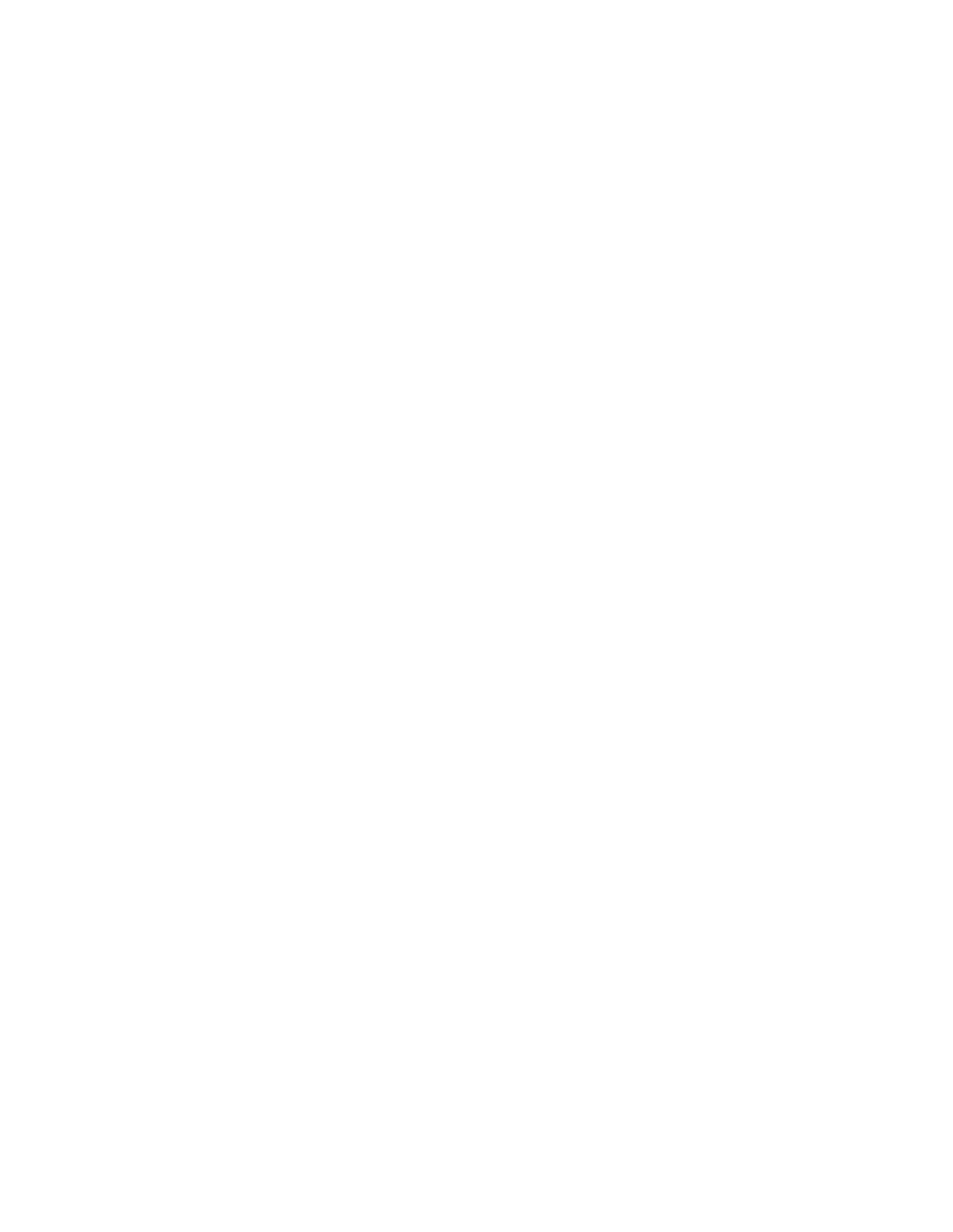# **Biotechnology, Agriculture, and Food Security in Southern Africa**

**Edited by Steven Were Omamo and Klaus von Grebmer**

International Food Policy Research Institute 2033 K Street, N.W. Washington, D.C.

Food, Agriculture, and Natural Resources Policy Analysis Network (FANRPAN) 12th Floor Social Security Centre Corner J. Nyerere Street and Sam Nujoma Avenue Harare, Zimbabwe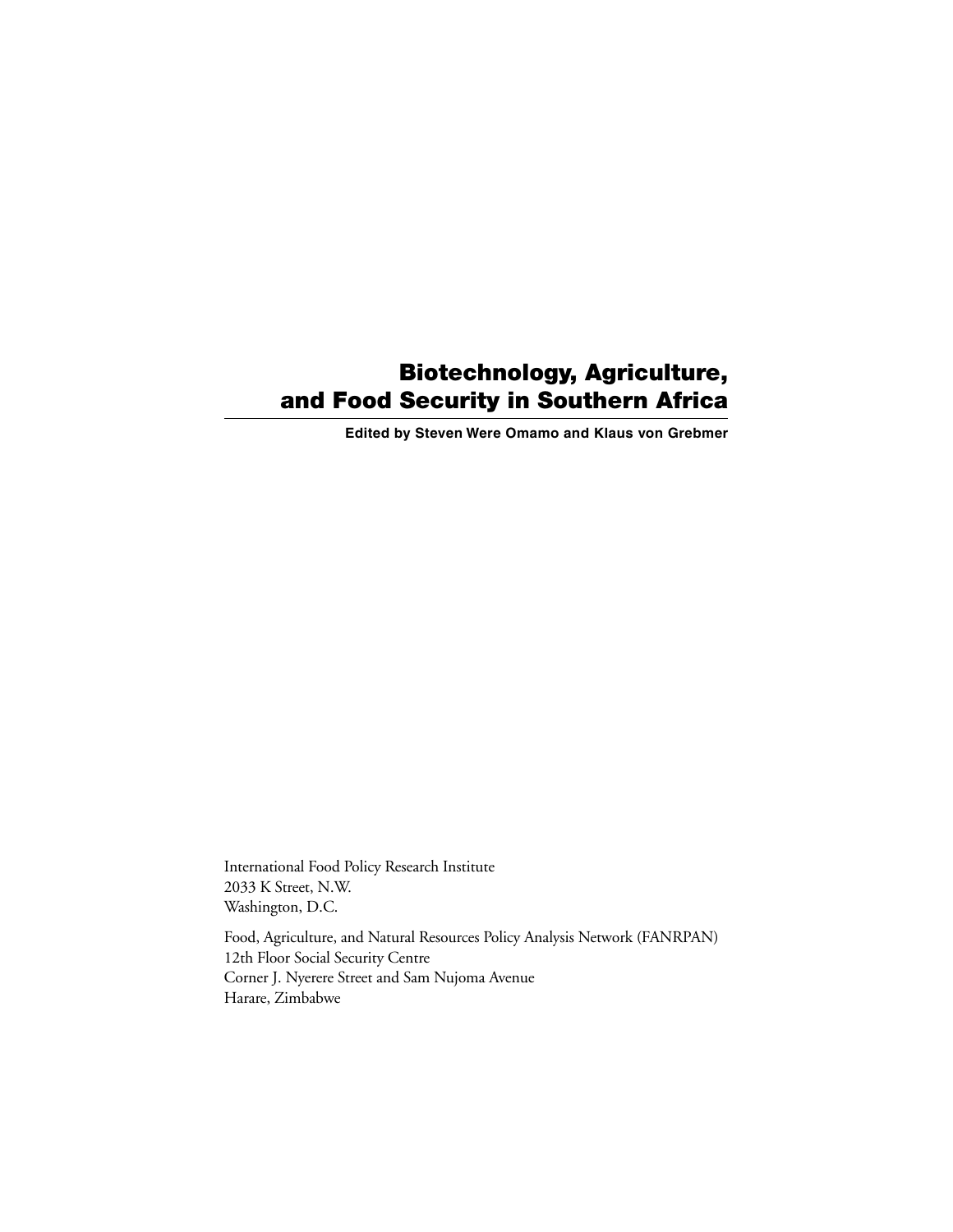Copyright © 2005 International Food Policy Research Institute

All rights reserved. Sections of this material may be reproduced for personal and not-for-profit use without the express written permission of but with acknowledgment to IFPRI. To reproduce the material contained herein for profit or commercial use requires express written permission. To obtain permission, contact the Communications Division <ifpri-copyright@cgiar.org>.

International Food Policy Research Institute 2033 K Street, N.W. Washington, D.C. 20006–1002 U.S.A. Telephone +1–202–862–5600 www.ifpri.org

How to cite this book: Steven Were Omamo and Klaus von Grebmer, eds., Biotechnology, Agriculture, and Food Security in Southern Africa (Washington, DC, and Harare: IFPRI and FANRPAN, 2005).

Library of Congress Cataloging-in-Publication Data

Biotechnology, agriculture, and food security in Southern Africa / Steven Were Omamo and Klaus von Grebmer (editors). p. cm. Includes bibliographical references and index. ISBN 0-89629-737-3 (alk. paper) 1. Agricultural biotechnology—Government policy—Africa, Southern. 2. Transgenic organisms—Government policy—Africa, Southern. 3. Genetically modified foods—Government policy—Africa, Southern. 4. Food supply—Government policy—Africa, Southern. I. Omamo, Steven Were. II. Grebmer, Klaus von. S494.5.B563B535 2004 664′.00968—dc22 2005005910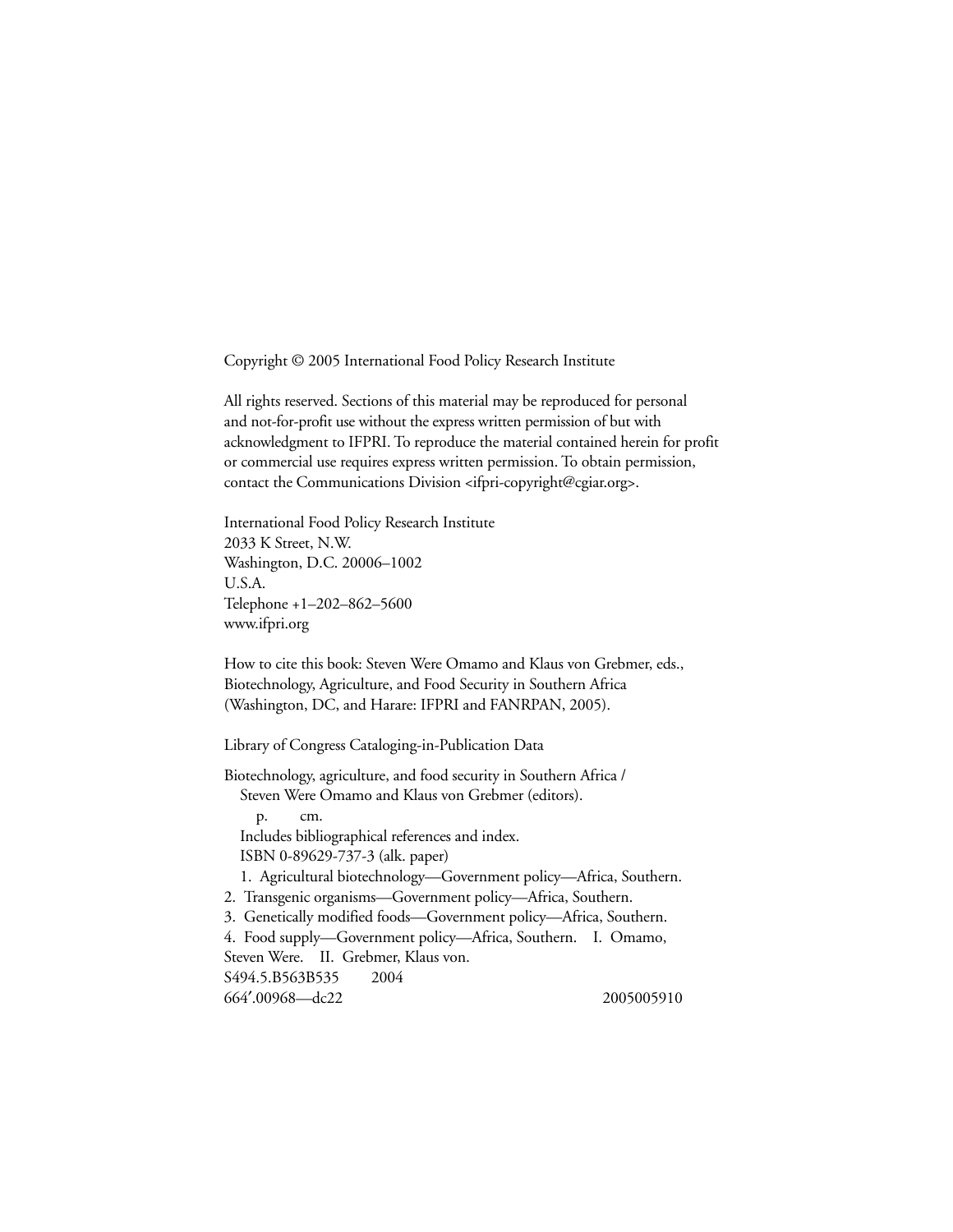# **Contents**

**List of Tables vii List of Figures ix Foreword xi Acknowledgments xiii Introduction 1** Steven Were Omamo and Klaus von Grebmer **Chapter 1 Agricultural Biotechnology in Southern Africa: A Regional Synthesis 13** Doreen Mnyulwa and Julius Mugwagwa **Chapter 2 Consensus-Building Processes in Society and Genetically Modified Organisms: The Concept and Practice of Multistakeholder Processes 37** David Matz and Michele Ferenz **Chapter 3 Agricultural Biotechnology, Politics, Ethics, and Policy 71** Julian Kinderlerer and Mike Adcock **Chapter 4 Food Safety and Consumer Choice Policy 113** David Pelletier **Chapter 5 Biosafety Policy 157** Unesu Ushewokunze-Obatolu **Chapter 6 Intellectual Property Rights Policy 173** Norah Olembo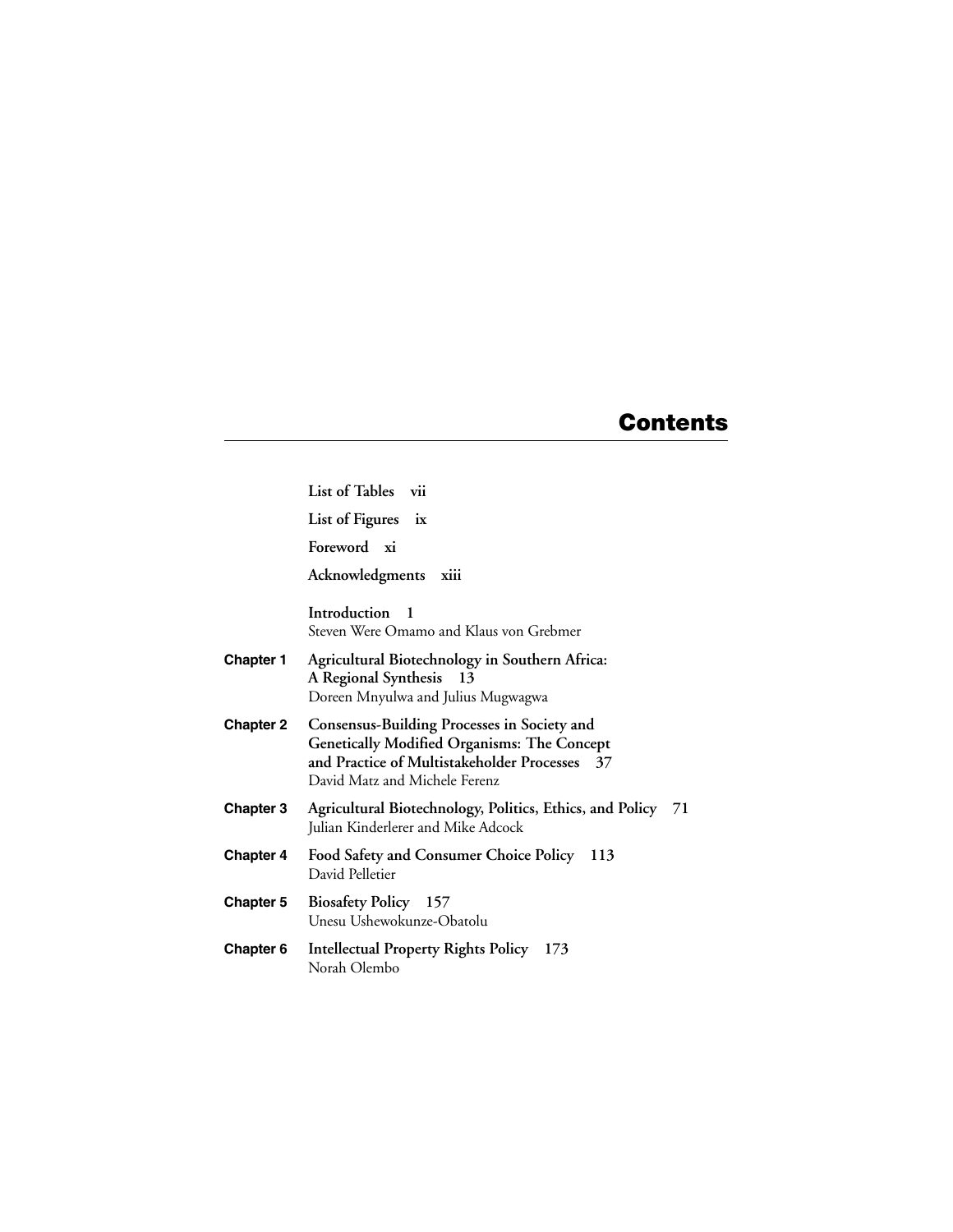# **vi CONTENTS**

| <b>Chapter 7</b> Trade Policy 187<br>Moono Mupotola                                                                                                                                                   |
|-------------------------------------------------------------------------------------------------------------------------------------------------------------------------------------------------------|
| <b>Chapter 8</b> Lessons and Recommendations<br>- 199<br>Klaus von Grebmer and Steven Were Omamo                                                                                                      |
| Appendix A Workshop Proceedings for the FANRPAN-IFPRI Regional<br>Policy Dialogue on Biotechnology, Agriculture, and<br>Food Security in Southern Africa 223<br>Jenna Kryszczun and Steven Were Omamo |
| <b>Appendix B</b> Workshop Program and Steering Committee<br>Meeting Notes 271<br>Contributors 279<br>$Index$ 281                                                                                     |
|                                                                                                                                                                                                       |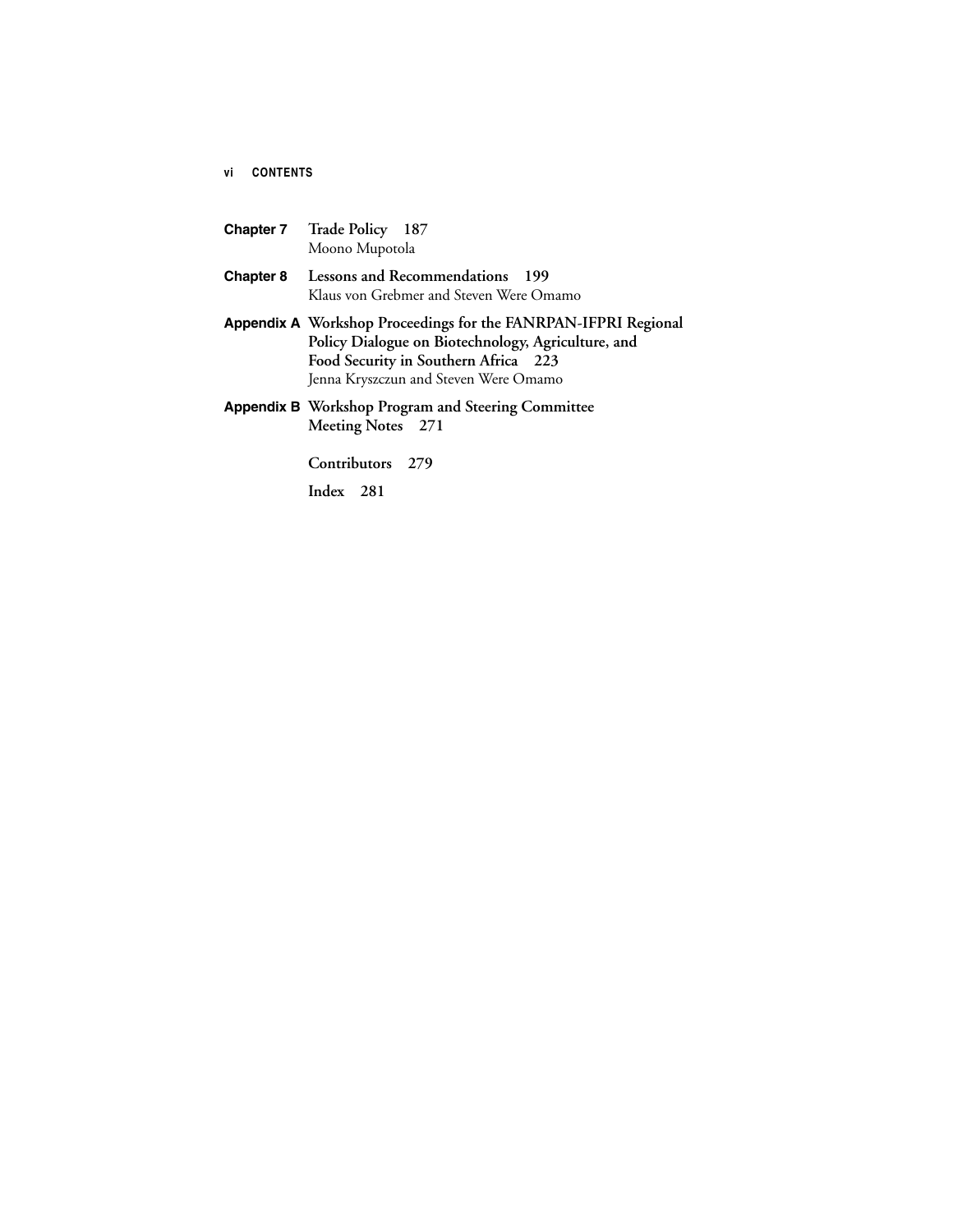**Chapter 1**

# **Agricultural Biotechnology in Southern Africa: A Regional Synthesis**

**Doreen Mnyulwa and Julius Mugwagwa**

The Convention on Biological Diversity defines biotechnology as "any technological application that uses biological systems, living organisms, or derivatives thereof, to make or modify products or processes for specific us he Convention on Biological Diversity defines biotechnology as "any technological application that uses biological systems, living organisms, or derivatives thereof, to make or modify products or processes for specific use." many established uses in areas such as agriculture, medicine, forestry, mining, industry, and environmental management. The old applications are generally referred to as traditional biotechnology, and in agriculture these have been in use since the advent of the first agricultural practices for improvement of plants, animals, and microorganisms (Persley and Siedow 1999).

The application of biotechnology to agriculturally important crop species, for example, has traditionally involved the use of selective breeding to bring about an exchange of genetic material between two parent plants to produce offspring with desired traits such as increased yields, disease resistance, and enhanced product quality. The exchange of genetic material through conventional breeding requires that the two plants being crossed be of the same or closely related species.

#### **The Generations of Biotechnology**

The progress and development of biotechnology is generally divided into three broad categories, also referred to as generations of biotechnology. This acknowledges that biotechnology is not a new technology, but rather is a continuum of techniques and approaches that have evolved over time.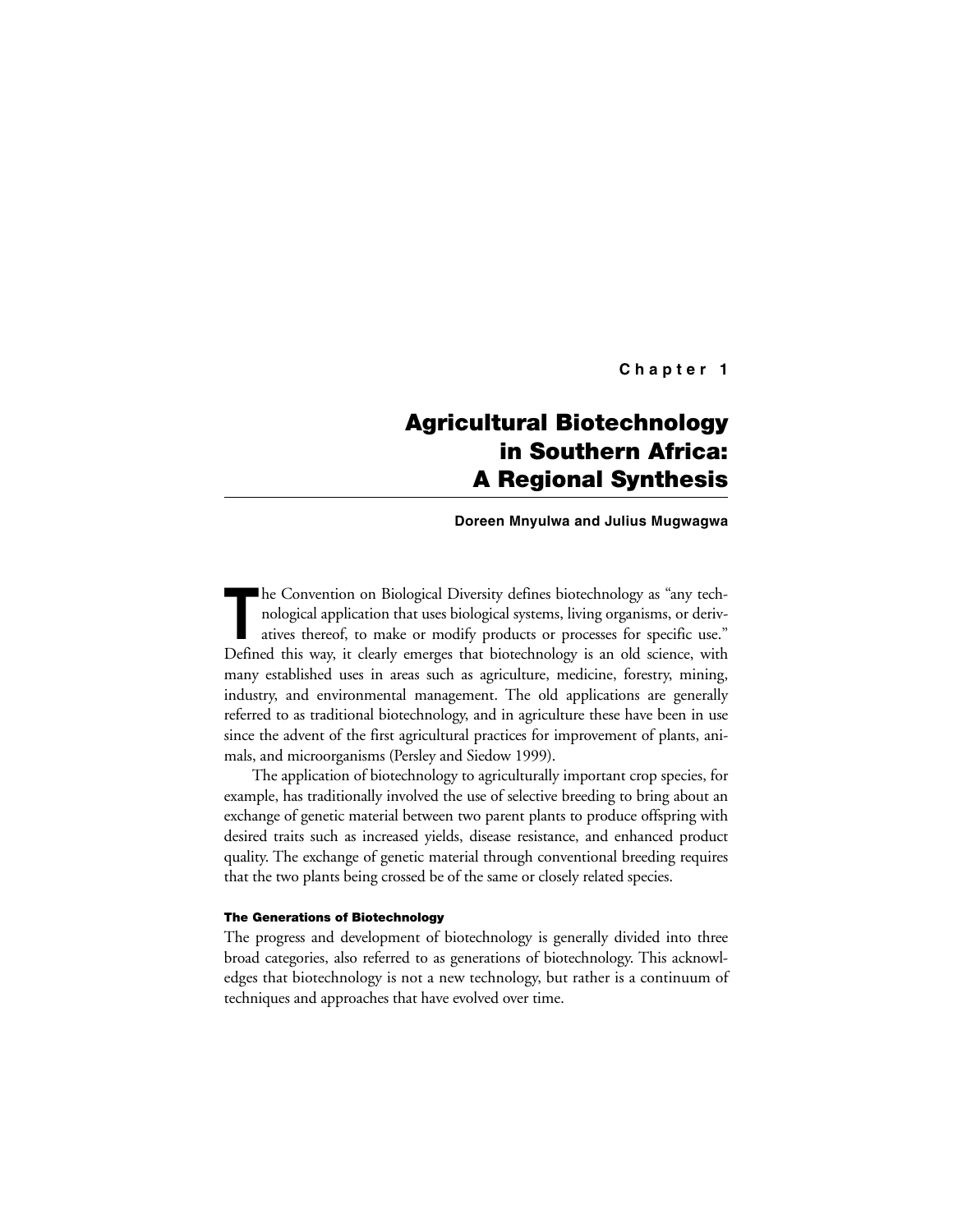*The first generation.* This refers to the phase of biotechnology that was based on empirical practice, with minimum scientific or technological inputs. This phase stretched all the way from 12,000 BC to the early 1900s.

*The second generation.* Developments in fermentation technology, especially during the period between the two world wars, constitute what is generally referred to as the second generation or phase of biotechnology. Major products from this generation were antibiotics such as penicillin and other products such as vitamins and enzymes. Another critical event of this generation, beginning in the 1930s, was the development and use of hybrid crop varieties in the U.S. Corn Belt, which resulted in dramatic yield increases.

*The third generation (new biotechnology).* The third generation or phase of biotechnology, also referred to as the new or modern biotechnology, is the present one. A turning point occurred in 1953 with the discovery at Cambridge University (U.K.) of the structure of deoxyribonucleic acid (DNA), which is the molecular carrier of stored information. DNA is a long and winding molecule that is made up of a combination of several chemicals. Four related chemicals in DNA, called "bases," are lined up in specific sequences, and these specific sequences represent the information that determines the traits, features, characteristics, abilities, and functioning of cells within an organism.

The particular segment of DNA that contains information for a particular characteristic or trait is called a gene. In other words, the genes represent information that is passed on from one generation to the next. It is also important to point out that not all segments of DNA represent information that can be or is passed on from one generation to the next. Because DNA is made up of chemicals that are present in cells where many life-maintaining processes are occurring, the DNA needs to "protect" itself, and hence some segments of the DNA serve the purpose of ensuring that the DNA remains intact.

#### **The Current Status of Biotechnology Research and Use in the SADC Region**

Countries in the Southern African Development Community (SADC) region are employing various forms of biotechnological techniques in their agricultural, environmental management, forestry, medicine, and industry efforts, and have been since time immemorial. However, without doubt Africa is the region where biotechnologies are the least developed. There are many different explanations for this situation, but several schools of thought associate it with the perennial economic problems affecting the continent (Sasson 1993).

Figure 1.1 shows the gradient of biotechnologies in terms of complexity and costs. An analysis of the status of biotechnology in the different SADC countries will be presented and discussed based on this gradient.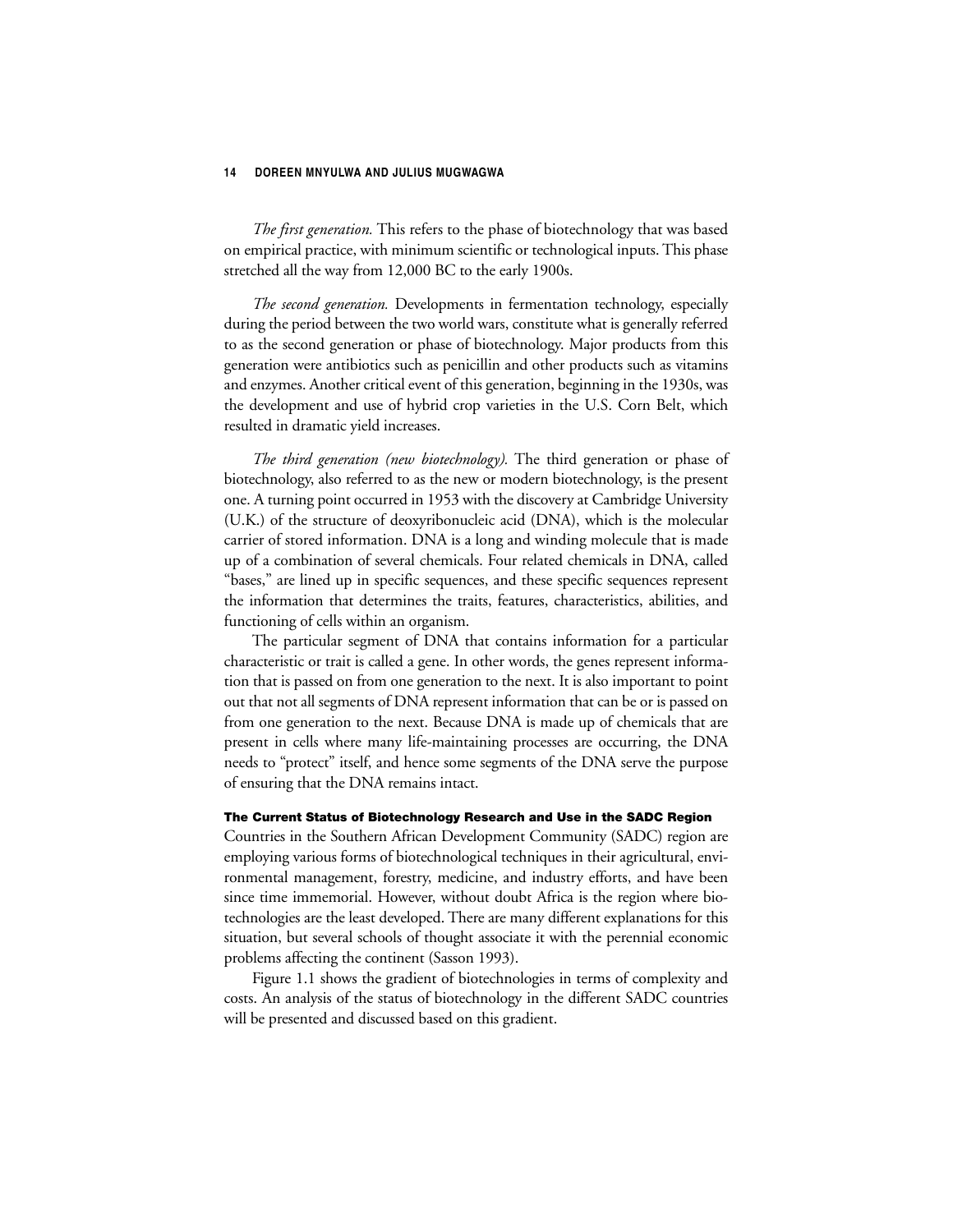

## **Figure 1.1 Gradient of biotechnologies in Southern African Development Community countries in terms of complexity and costs, 1993**

**Source: Sasson 1993.**

From studies conducted by the Biotechnology Trust of Zimbabwe (BTZ) in 2001 and 2002, and studies by other organizations such as the Rockefeller Foundation and International Service for National Agricultural Research, it can be seen that the main area in which biotechnology techniques are being applied in southern African countries is agriculture, with the major thrust being crop improvement. Techniques such as tissue culture are being applied in almost all the countries, mainly because of the less intensive nature of this technique in terms of human and infrastructural resources.

Modern biotechnological techniques, which include genetic engineering, are being employed in few of the countries, namely Malawi, South Africa, and Zimbabwe, and to a small extent in Mauritius and Zambia. Of all these countries, only South Africa has reached the commercialization stage insofar as products of genetic engineering are concerned. The rest are still at the laboratory research stage.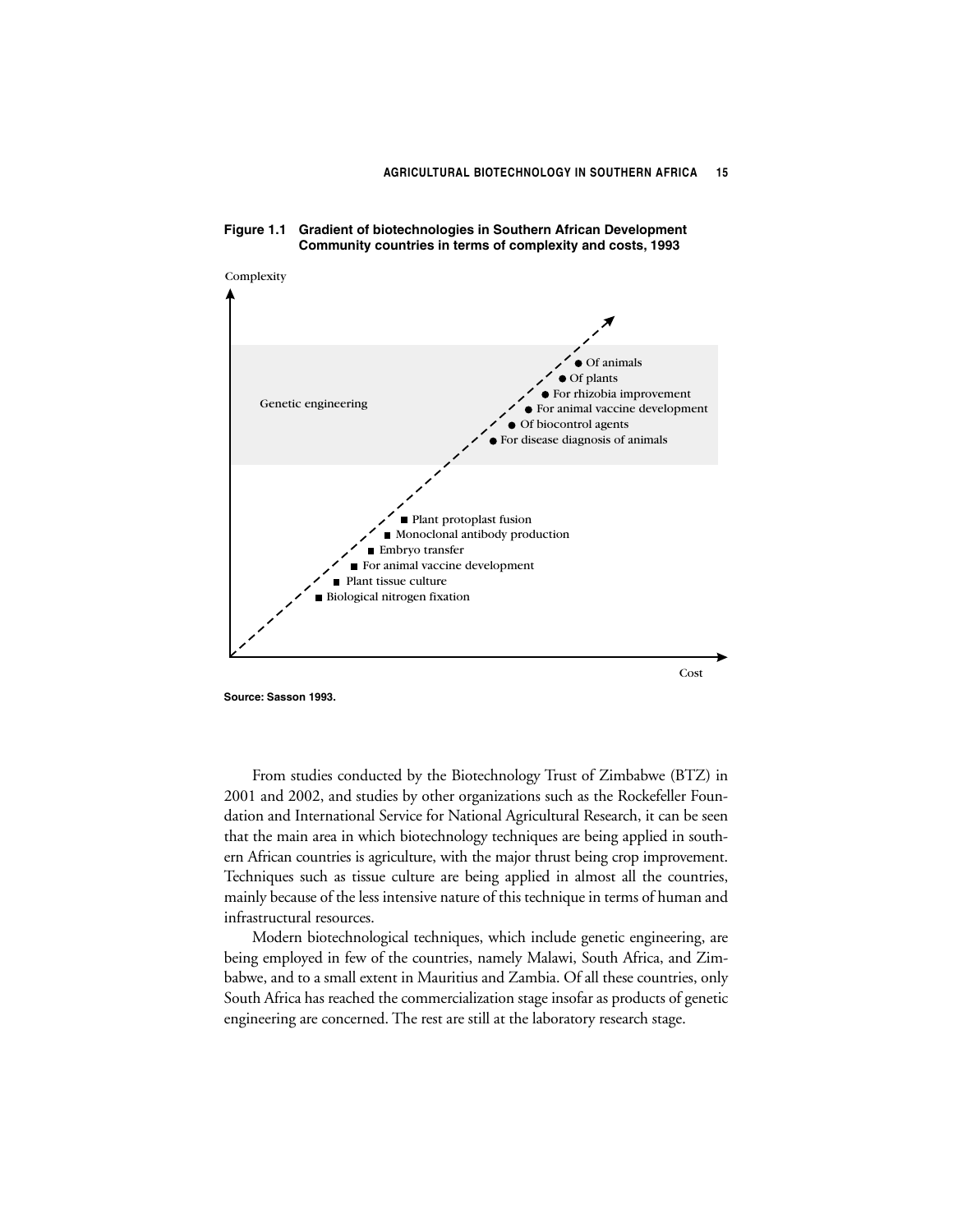Tied closely to the issue of research is the development and implementation of regulations to monitor the research and products thereof. Only three countries in the region, namely Malawi, South Africa, and Zimbabwe, have legal mechanisms for biosafety, that is, the safe development and application of biotechnology. The rest are still at varying stages in the development of their biosafety systems. All

|                                                | Areas of application |                                                                                                            |                                               |  |
|------------------------------------------------|----------------------|------------------------------------------------------------------------------------------------------------|-----------------------------------------------|--|
| Techniques/category                            | Angola               | <b>Botswana</b>                                                                                            | <b>Democratic</b><br><b>Republic of Congo</b> |  |
| Tissue culture (TC)                            | Little is known      | Used on a limited basis for<br>root and tuber crops                                                        | Little is known                               |  |
| Genetic modification (GM)                      | Little is known      | Limited research is being<br>done at the University of<br>Botswana. No field trials<br>have been approved. | Little is known                               |  |
| Fermentation technology                        | Little is known      | Used in the brewing industry                                                                               | Little is known                               |  |
| Marker-assisted selection                      | Little is known      | None                                                                                                       | Little is known                               |  |
| Artificial insemination and<br>embryo transfer | Little is known      | Used in livestock breeding                                                                                 | Little is known                               |  |
| Molecular diagnostics and<br>molecular markers | Little is known      | Used on a limited basis in<br>plant and animal disease<br>diagnosis                                        | Little is known                               |  |
| Biological nitrogen fixation                   | Little is known      | Used mainly through<br>integration of legumes in<br>cropping systems                                       | Little is known                               |  |
| Manpower training                              | Little is known      | Training is offered in other<br>natural science modules at<br>the University of Botswana                   | Little is known                               |  |

**Table 1.1 Status of development and use of biotechnology techniques in Southern African Development Community countries, 2002**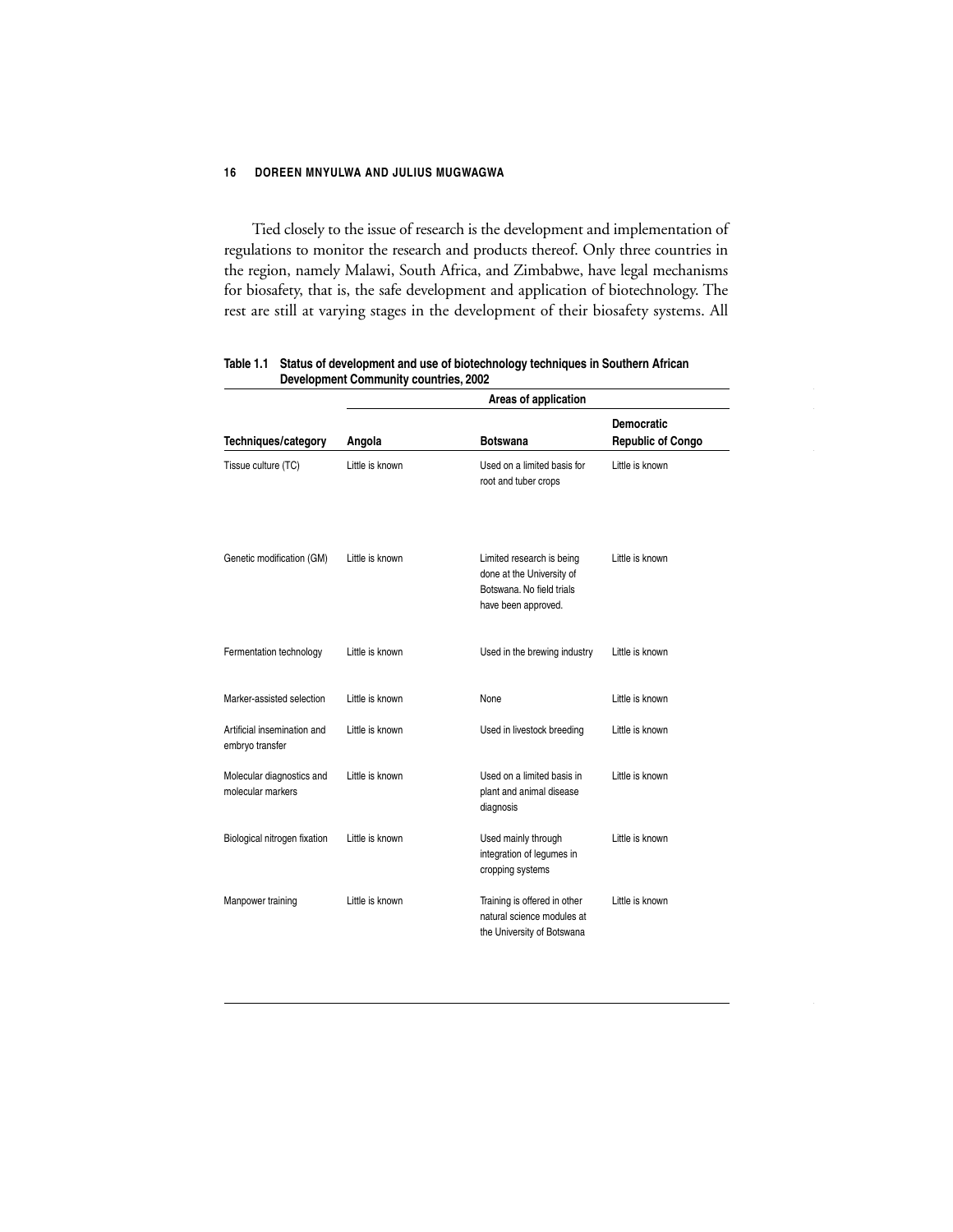countries of the SADC region are signatories to the Cartagena Biosafety Protocol, an addendum to the Convention on Biological Diversity, which governs safe transboundary movement of living modified organisms, among other provisions for ensuring safety in biotechnology.

Table 1.1 gives details on the status of development and use of various biotechnological techniques in the southern African countries.

| Areas of application                                                                                                         |                                                                                                                                                                                           |                                                              |                                                                                                         |
|------------------------------------------------------------------------------------------------------------------------------|-------------------------------------------------------------------------------------------------------------------------------------------------------------------------------------------|--------------------------------------------------------------|---------------------------------------------------------------------------------------------------------|
| Lesotho                                                                                                                      | Malawi                                                                                                                                                                                    | <b>Mauritius</b>                                             | Mozambique                                                                                              |
| Used in Irish potato<br>production and micro-<br>propagation                                                                 | Used in disease elimination<br>and micropropagation for<br>cassava, sweet potatoes,<br>Irish potatoes, and<br>horticultural crops                                                         | Used on a limited basis in<br>sugar cane research            | Used in cassava and Irish<br>potato production, micro-<br>propagation, and disease<br>elimination       |
| None                                                                                                                         | At the research level for                                                                                                                                                                 | GM sugar cane is nearing                                     | None                                                                                                    |
|                                                                                                                              | cassava improvement<br>(virus resistance). Bt cotton<br>trials have been conducted.                                                                                                       | field trials. Awaiting adoption<br>of a biosafety framework. |                                                                                                         |
| None                                                                                                                         | Used for food and feed<br>production                                                                                                                                                      | Widely used in the brewing<br>industry                       | None                                                                                                    |
| None                                                                                                                         | None                                                                                                                                                                                      | None                                                         | None                                                                                                    |
| None                                                                                                                         | Used for cattle breeding                                                                                                                                                                  | Used on a limited basis                                      | None                                                                                                    |
| None; serological techniques<br>are still being used                                                                         | At the research level for use<br>in animal disease diagnosis<br>and diversity studies                                                                                                     | Serological techniques are<br>still used for diagnosis       | Serological techniques are<br>still being used                                                          |
| Used for legumes only                                                                                                        | Used for legumes only                                                                                                                                                                     | Used for legumes                                             | Used on a limited basis, for<br>legumes                                                                 |
| Undergraduate and graduate<br>training is done in natural<br>and agricultural science<br>(National University of<br>Lesotho) | Training is done in the<br>natural and agricultural<br>sciences (Bunda College of<br>Agriculture). Most of the<br>training is theoretical. No<br>explicit biotech courses are<br>offered. | No explicit biotechnology<br>training is offered.            | Limited training is done in<br>the natural sciences and<br>agriculture (Eduardo<br>Mondlane University) |

(continued )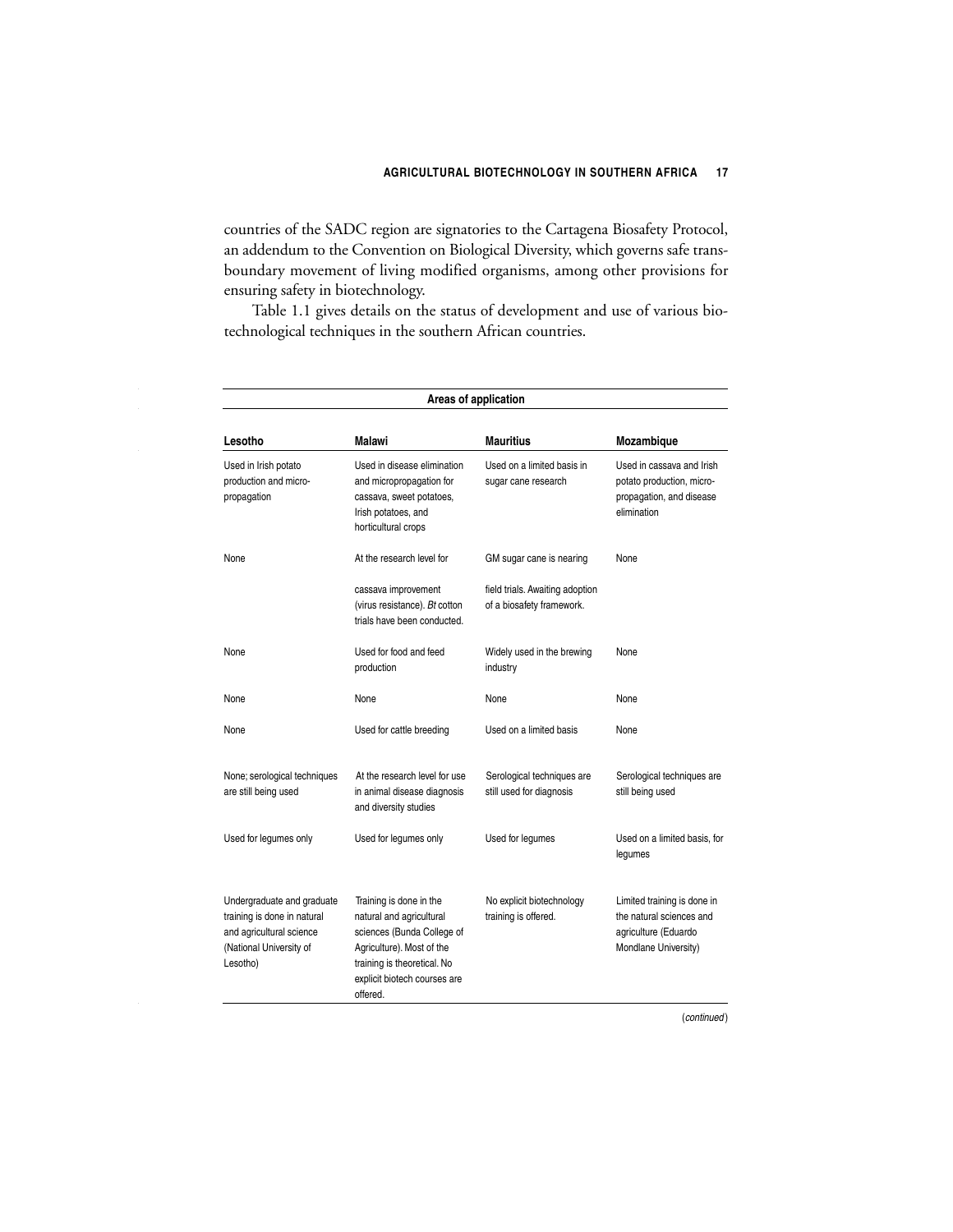## **Table 1.1 (continued)**

|                                                | Areas of application                                                                                                             |                   |                                                                                                                                                                                                                                                                                                                                               |
|------------------------------------------------|----------------------------------------------------------------------------------------------------------------------------------|-------------------|-----------------------------------------------------------------------------------------------------------------------------------------------------------------------------------------------------------------------------------------------------------------------------------------------------------------------------------------------|
| Techniques/category                            | Namibia                                                                                                                          | <b>Seychelles</b> | <b>South Africa</b>                                                                                                                                                                                                                                                                                                                           |
| Tissue culture (TC)                            | Used in cassava and Irish<br>potato production, micro-<br>propagation, and disease<br>elimination                                | Little is known   | Active programs have been<br>developed employing TC<br>techniques for root and tuber<br>crops, ornamental and<br>horticultural crops, and<br>animal vaccine production                                                                                                                                                                        |
| Genetic modification (GM)                      | None                                                                                                                             | I ittle is known  | Most major universities and<br>research institutions (both<br>government and private) have<br>major projects employing GM<br>techniques. Both crops and<br>animals are covered in the<br>research activities, Insect-<br>resistant cotton and maize<br>and herbicide-tolerant cotton<br>and soybeans are already<br>being grown commercially. |
| Fermentation technology                        | Used in food processing<br>(small-grain crops)                                                                                   | Little is known   | Used widely in food and<br>beverages as well as in<br>pharmaceutical industries                                                                                                                                                                                                                                                               |
| Marker-assisted selection                      | <b>None</b>                                                                                                                      | I ittle is known  | Used in maize and small-<br>grains breeding as well as<br>livestock research and<br>development                                                                                                                                                                                                                                               |
| Artificial insemination and<br>embryo transfer | Used in cattle breeding                                                                                                          | Little is known   | Used in livestock research,<br>breeding, and conservation                                                                                                                                                                                                                                                                                     |
| Molecular diagnostics and<br>molecular markers | Serological techniques are<br>still being used                                                                                   | Little is known   | Used for plant and animal<br>disease diagnosis                                                                                                                                                                                                                                                                                                |
| Biological nitrogen fixation                   | Used for legumes only                                                                                                            | Little is known   | Used for soil fertility improve-<br>ment through legumes and<br>inoculants                                                                                                                                                                                                                                                                    |
| Manpower training                              | Limited training is done, but<br>University of Namibia is<br>currently pursuing setting<br>up an MSc program in<br>biotechnology | Little is known   | Specific degree-level training<br>programs are available at<br>most major universities, with<br>access to state-of-the art<br>resources                                                                                                                                                                                                       |

**Source: Mnyulwa and Mugwagwa 2002.**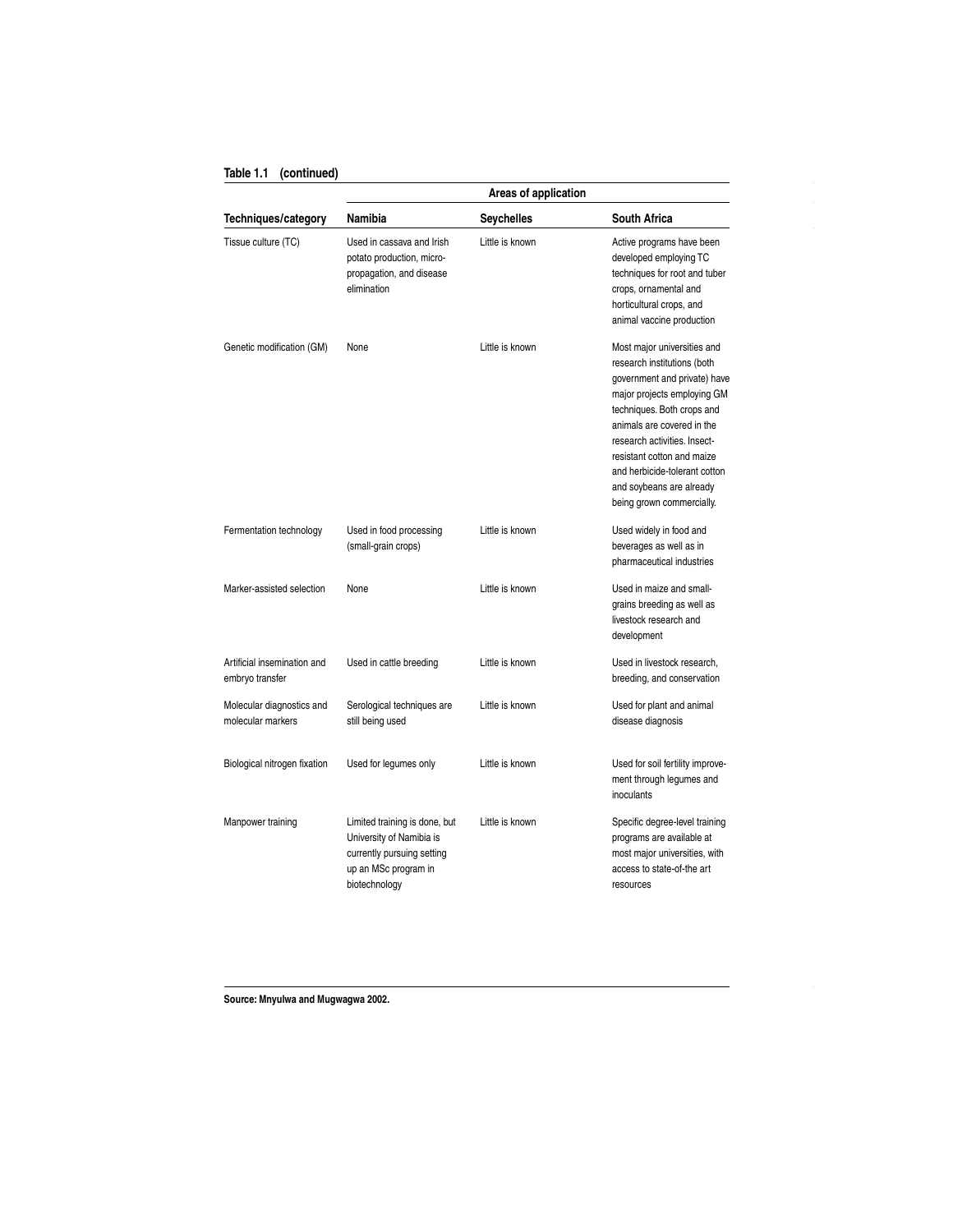|                                                                                                    |                                                                                                                                                                                                                                                                                                | Areas of application                                                                                                                                          |                                                                                                                                                                                                                       |
|----------------------------------------------------------------------------------------------------|------------------------------------------------------------------------------------------------------------------------------------------------------------------------------------------------------------------------------------------------------------------------------------------------|---------------------------------------------------------------------------------------------------------------------------------------------------------------|-----------------------------------------------------------------------------------------------------------------------------------------------------------------------------------------------------------------------|
| Swaziland                                                                                          | Tanzania                                                                                                                                                                                                                                                                                       | Zambia                                                                                                                                                        | Zimbabwe                                                                                                                                                                                                              |
| Used in Irish potato<br>production and micro-<br>propagation                                       | Techniques are employed<br>relatively extensively for<br>root and tuber as well as<br>horticultural crops                                                                                                                                                                                      | Used in micropropagation<br>and disease elimination for<br>cassava, sweet potatoes,<br>Irish potatoes, mushrooms,<br>and planting materials                   | Used in micropropagation<br>and disease elimination for<br>sweet potatoes, mush-<br>rooms, Irish potatoes, and<br>horticultural crops                                                                                 |
| None                                                                                               | Limited research is being<br>done, e.g., on virus<br>resistance in bananas. There<br>have been no commercial<br>releases, but trials on GM<br>tobacco were conducted in<br>2002.                                                                                                               | Use limited; still at the<br>research level for cassava<br>improvement (virus<br>resistance). Confined trials<br>of Bt cotton were conducted<br>in 1999/2000. | Still at the research level,<br>mainly for use in crop<br>improvement for cowpeas,<br>tobacco, maize, and<br>sorghum. Confined trials of<br>Bt maize and cotton have<br>been conducted.                               |
| None                                                                                               | Used in the brewing industry<br>and vaccine production                                                                                                                                                                                                                                         | Used for food and feed<br>production                                                                                                                          | Used in food processing,<br>feed and vaccine production                                                                                                                                                               |
| None                                                                                               | Used in genetic characteri-<br>zation of coconuts, cashews,<br>sweet potatoes, cassava,<br>and coffee                                                                                                                                                                                          | None                                                                                                                                                          | At the research level for<br>improvement of maize for<br>drought resistance and for<br>small-stock improvement                                                                                                        |
| Used in cattle breeding                                                                            | Used in livestock breeding<br>Used for cattle breeding<br>and conservation                                                                                                                                                                                                                     |                                                                                                                                                               | Used for cattle and small-<br>stock breeding                                                                                                                                                                          |
| Serological techniques are<br>still being used                                                     | Used in plant and animal<br>disease diagnosis                                                                                                                                                                                                                                                  | Used for plant and animal<br>disease diagnosis and<br>diversity studies                                                                                       | Used for plant and animal<br>disease diagnosis and<br>diversity studies                                                                                                                                               |
| Used for legumes only                                                                              | Used mainly for legumes;<br>used on a limited basis for<br>inoculants                                                                                                                                                                                                                          | Used for both legumes and<br>inoculants                                                                                                                       | Used for soil fertility<br>improvement for both<br>legumes and inoculants                                                                                                                                             |
| Training is done at the<br>undergraduate level in<br>natural sciences (University<br>of Swaziland) | Training is done in<br>agricultural and other life<br>science courses. A BSc<br>degree in biotech was<br>recently introduced at<br>Sokoine University. The<br>country is also benefiting<br>from the BIO-EARN (East<br>African Regional Network<br>on Biotechnology and<br>Biosafety) program. | Training is done in the<br>natural, veterinary, and<br>agricultural sciences<br>(University of Zambia). No<br>explicit courses are offered<br>in biotech.     | Specific biotech training<br>programs have been<br>developed at both under-<br>graduate and graduate<br>levels (University of<br>Zimbabwe, National<br>University of Science and<br>Technology, Africa<br>University) |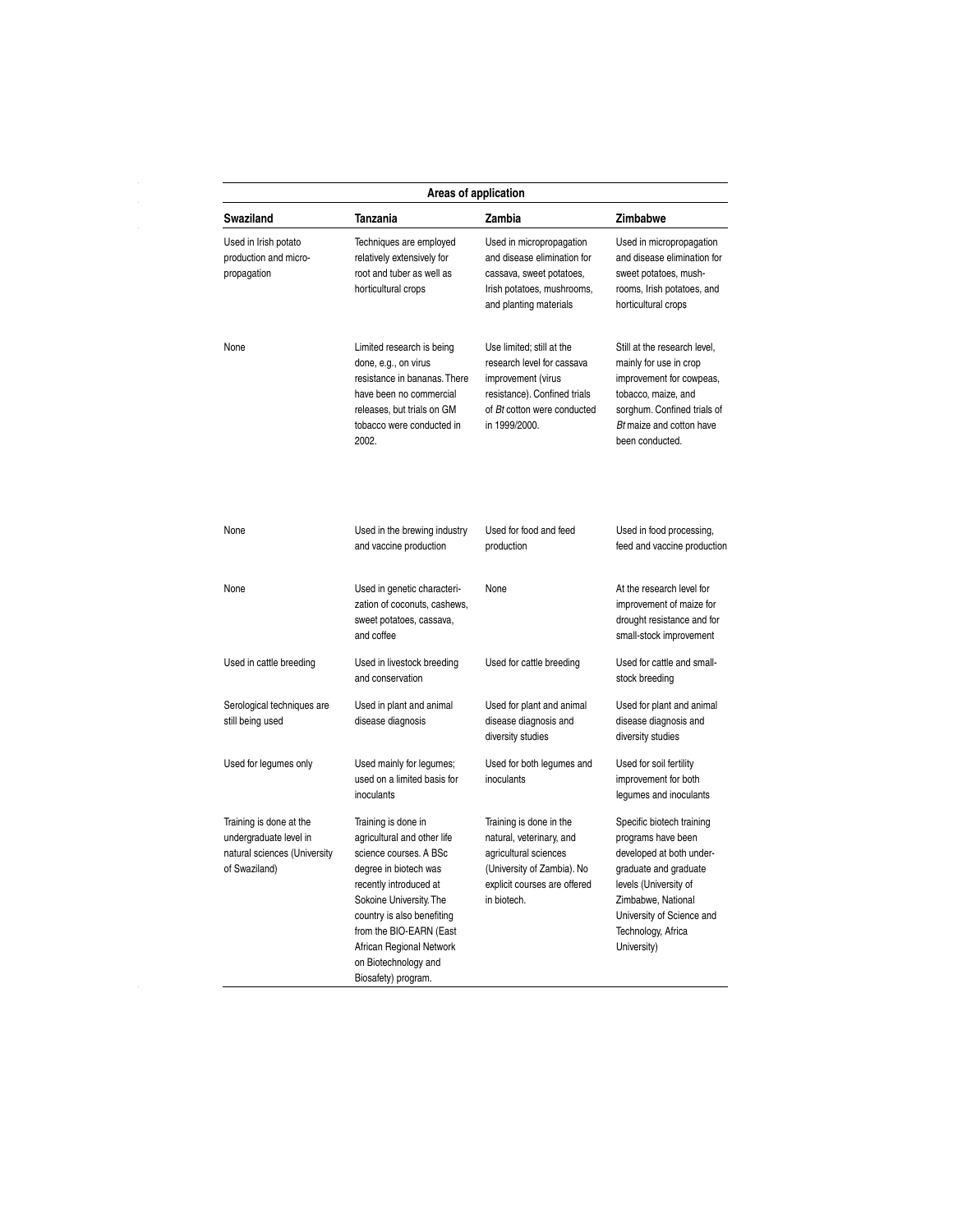## **Biosafety Systems**

An analysis of the SADC countries looking at the status of their development and use of policy systems to ensure the safe development and application of modern biotechnology shows that the countries are at different levels. They can be placed into three broad categories: those that have regulations, those that have draft regulations, and those that have yet to initiate or are still in the very initial stages of development of such regulations. Table 1.2 summarizes the countries' status.

## **Global and Regional Trends in the Production of GMOs**

Worldwide it is estimated that more than 3 billion people have been consuming GM foods since their commercialization in 1996. The use of GM plant varieties

| Table 1.2 Status of development and use of biosafety systems in Southern African |
|----------------------------------------------------------------------------------|
| Development Community countries, April 2003                                      |

| <b>Biosafety issue</b>                                                                    | Angola                                                                                                                                                                                                                             | <b>Botswana</b>                                                                                                                                                                                                                                                                                                                                                         | Lesotho                                                                                                                                                                                                                                                             |
|-------------------------------------------------------------------------------------------|------------------------------------------------------------------------------------------------------------------------------------------------------------------------------------------------------------------------------------|-------------------------------------------------------------------------------------------------------------------------------------------------------------------------------------------------------------------------------------------------------------------------------------------------------------------------------------------------------------------------|---------------------------------------------------------------------------------------------------------------------------------------------------------------------------------------------------------------------------------------------------------------------|
| Status of development and<br>implementation                                               | There is no biosafety<br>legislation at the moment.<br>The Ministry of Agriculture<br>has initiated discussions on<br>biotechnology and biosafety<br>issues.                                                                       | There is no biosafety<br>legislation in this country. A<br>process to develop a national<br>biosafety framework was<br>initiated in 2002 with funding<br>from the United Nations<br><b>Environment Program</b><br>(UNEP) and the Global<br>Environment Facility (GEF).<br>The National Coordinating<br>Strategy Agency is the<br>national focal point for<br>biosafety. | A biosafety committee was<br>set up in 2001 within the<br><b>Environmental Protection</b><br>Unit to initiate drafting of<br>legislation. Very limited<br>capacity for risk assessment                                                                              |
| Use of biosafety system in<br>regulation of work on or use<br>of genetic engineering (GE) | It has been reported that GE<br>grain imported by Namibia in<br>2001 was milled in Angola.<br>Namibia's draft legislation<br>guarded against contam-<br>ination of the environment.<br>Angola had and still has no<br>regulations. | As indicated, there are no<br>mechanisms in place to<br>regulate GE and its products.<br>The dependence of the<br>country on agricultural<br>produce from South Africa is<br>a cause for concern.                                                                                                                                                                       | There have not been any<br>official reports of requests to<br>conduct trials or import GM<br>products. Absence of a bio-<br>safety system complicates<br>the situation. However, some<br>food products, especially<br>from South Africa, are<br>suspected to be GM. |
| Urgent requirements                                                                       | Regulations, capacity<br>building, public awareness                                                                                                                                                                                | Development of a legal<br>framework, capacity building,<br>public awareness and<br>participation.                                                                                                                                                                                                                                                                       | Garnering support from<br>policymakers, development<br>of regulatory framework,<br>capacity building, public<br>awareness                                                                                                                                           |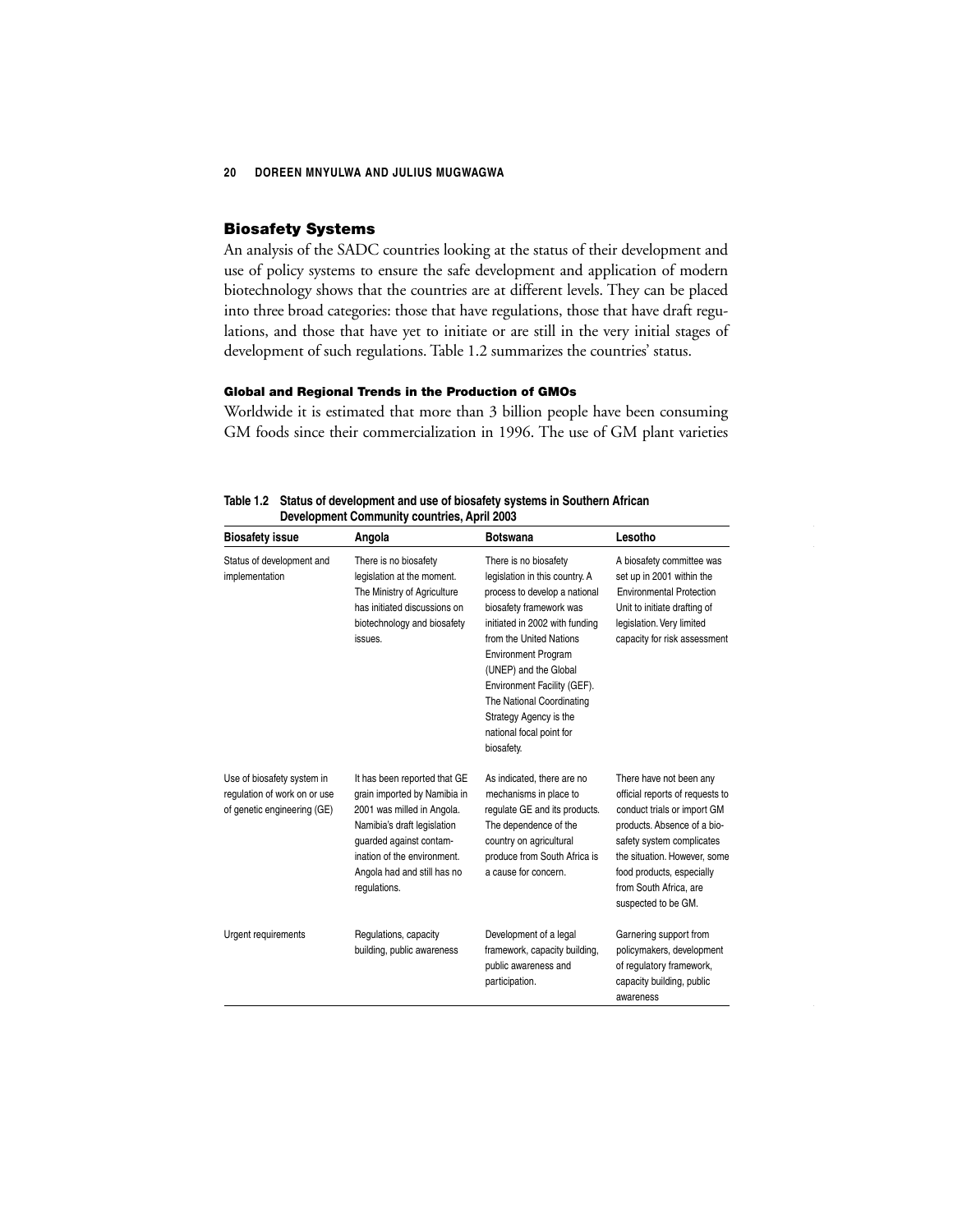represents the fastest adoption of a new technology according to reports of the International Service for the Acquisition of Agri-Biotech. The total land area devoted to cultivation of GM crops increased from 1.7 million hectares in 1996 to 52.5 million hectares in 2001 (James 2001). By 1998 some 40 new GM varieties were being cultivated worldwide, mainly in Argentina, Australia, Canada, China, France, Mexico, South Africa, Spain, and the United States.

The area of GM crops in the developing countries has increased over the years from 15 percent in 1998 to 25 percent in 2001, of which 22 percent was planted in Argentina and 3 percent in China. China is the only country where public researchers funded by the government produced and commercialized GMOs.

| Malawi                                                                                                                                                                     | <b>Mauritius</b>                                                                                                                                                                                                                           | Mozambique                                                                                                                                                                                                              | Namibia                                                                                                                                                                                           |
|----------------------------------------------------------------------------------------------------------------------------------------------------------------------------|--------------------------------------------------------------------------------------------------------------------------------------------------------------------------------------------------------------------------------------------|-------------------------------------------------------------------------------------------------------------------------------------------------------------------------------------------------------------------------|---------------------------------------------------------------------------------------------------------------------------------------------------------------------------------------------------|
| Has legally binding<br>legislation on biosafety.<br>A national biosafety<br>committee was appointed,<br>though the country has<br>limited capacity for risk<br>assessment. | Has a GMO bill that requires<br>setting up a national<br>biosafety committee (NBC)                                                                                                                                                         | Set up a committee within<br>the Ministry of Environment<br>to come up with interim<br>legislation on biosafety.<br>Legislation still being<br>developed.                                                               | Has a national biosafety<br>committee (the Namibian<br>Biotechnology Alliance) and<br>draft legislation. Also has<br>very limited capacity for<br>risk assessment.                                |
| An interim committee was<br>consulted in the debate on<br>whether Malawi should<br>import GM food aid or not.<br>Malawi accepted GM maize,<br>with no conditions set.      | Officially, no GE products<br>have entered the country.<br>The NBC is tasked with<br>monitoring the registration<br>and movement of GE<br>products in the country. A<br>locally developed GM sugar<br>cane variety is awaiting<br>release. | Has already officially<br>received GM maize under<br>the condition that it has to<br>be milled before distribution<br>to consumers. A framework<br>is still needed to ensure<br>effective monitoring of GM<br>products. | Accepted milled GM maize<br>in 2000. Rejected GM maize<br>in 2002, and instead<br>received food aid in the form<br>of wheat, as per a recom-<br>mendation by the national<br>biosafety committee. |
| Raising awareness of new<br>legislation among stake-<br>holders, capacity building                                                                                         | Regulations, capacity<br>building, public awareness                                                                                                                                                                                        | Development of regulatory<br>framework, capacity building,<br>public awareness                                                                                                                                          | Finalizing processes for<br>regulation development,<br>capacity building, and public<br>awareness                                                                                                 |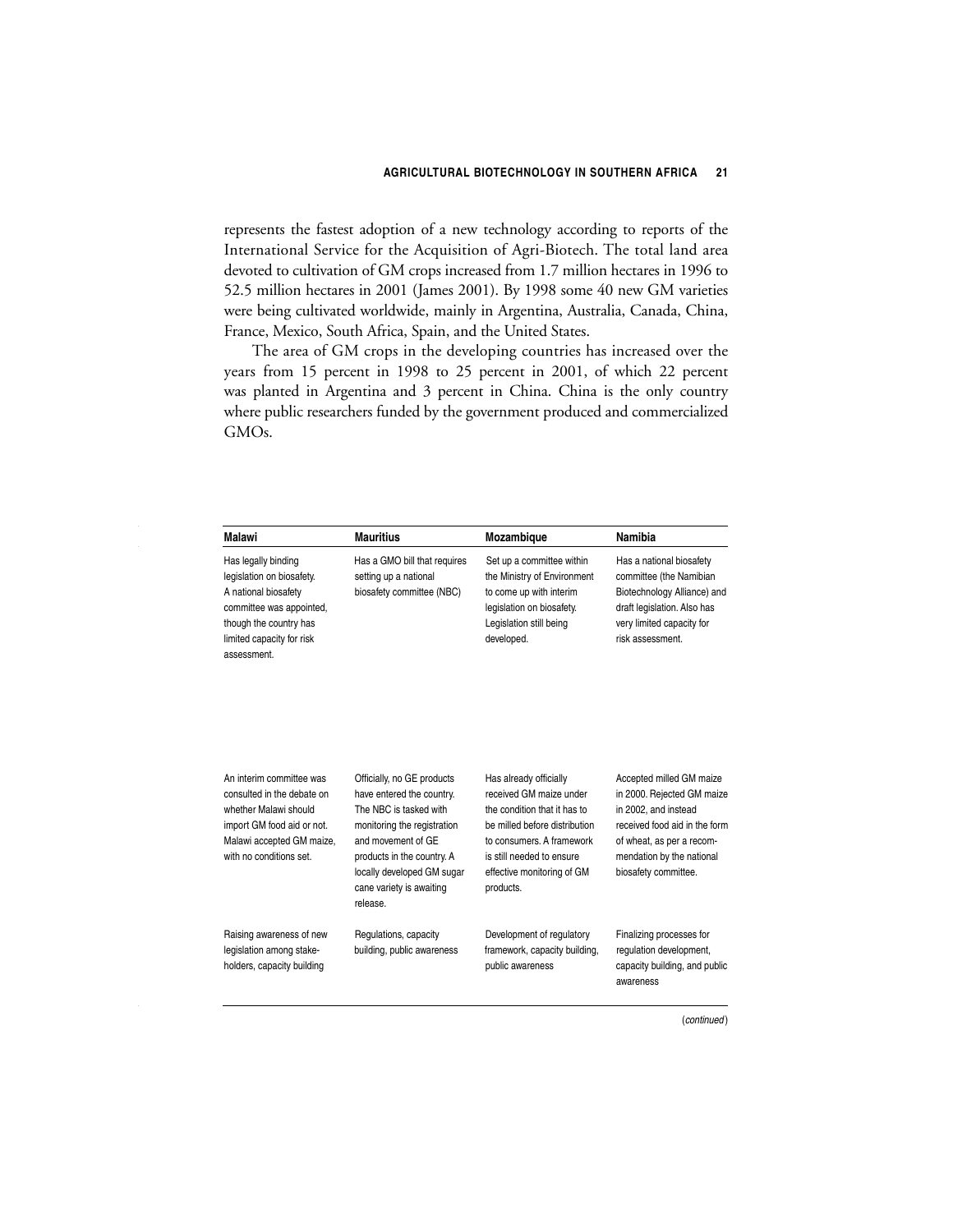| <b>Biosafety issue</b>                                                    | <b>Seychelles</b>                                                                                                                                                                                                                | <b>South Africa</b>                                                                                                                                                                                                                                                                                                                                      | <b>Swaziland</b>                                                                                                                                                                                                                                                                                                |
|---------------------------------------------------------------------------|----------------------------------------------------------------------------------------------------------------------------------------------------------------------------------------------------------------------------------|----------------------------------------------------------------------------------------------------------------------------------------------------------------------------------------------------------------------------------------------------------------------------------------------------------------------------------------------------------|-----------------------------------------------------------------------------------------------------------------------------------------------------------------------------------------------------------------------------------------------------------------------------------------------------------------|
| Status of development and<br>implementation                               | Discussion of biotechnology<br>and biosafety issues has<br>only just started in this<br>country to whose economy<br>agriculture contributes only<br>marginally. The main worry<br>is that the country is a net<br>food importer. | Has had a legally binding<br>GMO Act since 1997; also<br>has the institutional frame-<br>work to administer the act.<br>The country has a number<br>of both public and private<br>laboratories adequately<br>equipped to do GE work.<br>Has more than 110 plant<br>biotech groups, more than<br>160 plant biotech projects,<br>and more than 150 trials. | Set up a committee within<br>the Environmental Protection<br>Agency to come up with<br>interim legislation on<br>biosafety. Legislation still<br>being developed.                                                                                                                                               |
| Use of a biosafety system in<br>the regulation of work on or<br>use of GE | Importations of foodstuffs<br>have been handled under<br>the existing food and food<br>standards regulations                                                                                                                     | Already has a number of GE<br>research work projects and<br>products on the ground,<br>including commercial culti-<br>vation of GM horticultural<br>crops, cotton, and maize by<br>smallholder farmers                                                                                                                                                   | Has already officially<br>received GM maize under<br>the condition that it has to<br>be milled before distribution<br>to consumers. Bt cotton and<br>maize are currently being<br>grown by farmers in parts of<br>South Africa bordering<br>Swaziland, and thus there<br>is fear for possible<br>contamination. |
| Urgent requirements                                                       | Awareness raising,<br>regulations, capacity building                                                                                                                                                                             | Review of legislation, public<br>awareness and participation                                                                                                                                                                                                                                                                                             | Obtaining stakeholder<br>support, especially from<br>policymakers, as well as<br>regulation development                                                                                                                                                                                                         |

## **Table 1.2 (continued)**

**Source: Based on Mnyulwa and Mugwagwa 2002 but updated through continuous interaction with partners.**

# **Trends in Southern Africa**

Currently it is only South Africa that has commercialized GM crops. Both the commercial and small-scale farmers are cultivating these. Below are some figures on the trends of adoption of GM crops in the Makhathini Flats (Kwazulu-Natal Province), the first smallholder farming area to adopt the GM varieties of cotton.

|           | Percentage of farmers cultivating         |
|-----------|-------------------------------------------|
| Season    | <b>Bacillus thuringiensis (Bt) cotton</b> |
| 1998/1999 | 18                                        |
| 1999/2000 | 60                                        |
| 2000/2001 | 71                                        |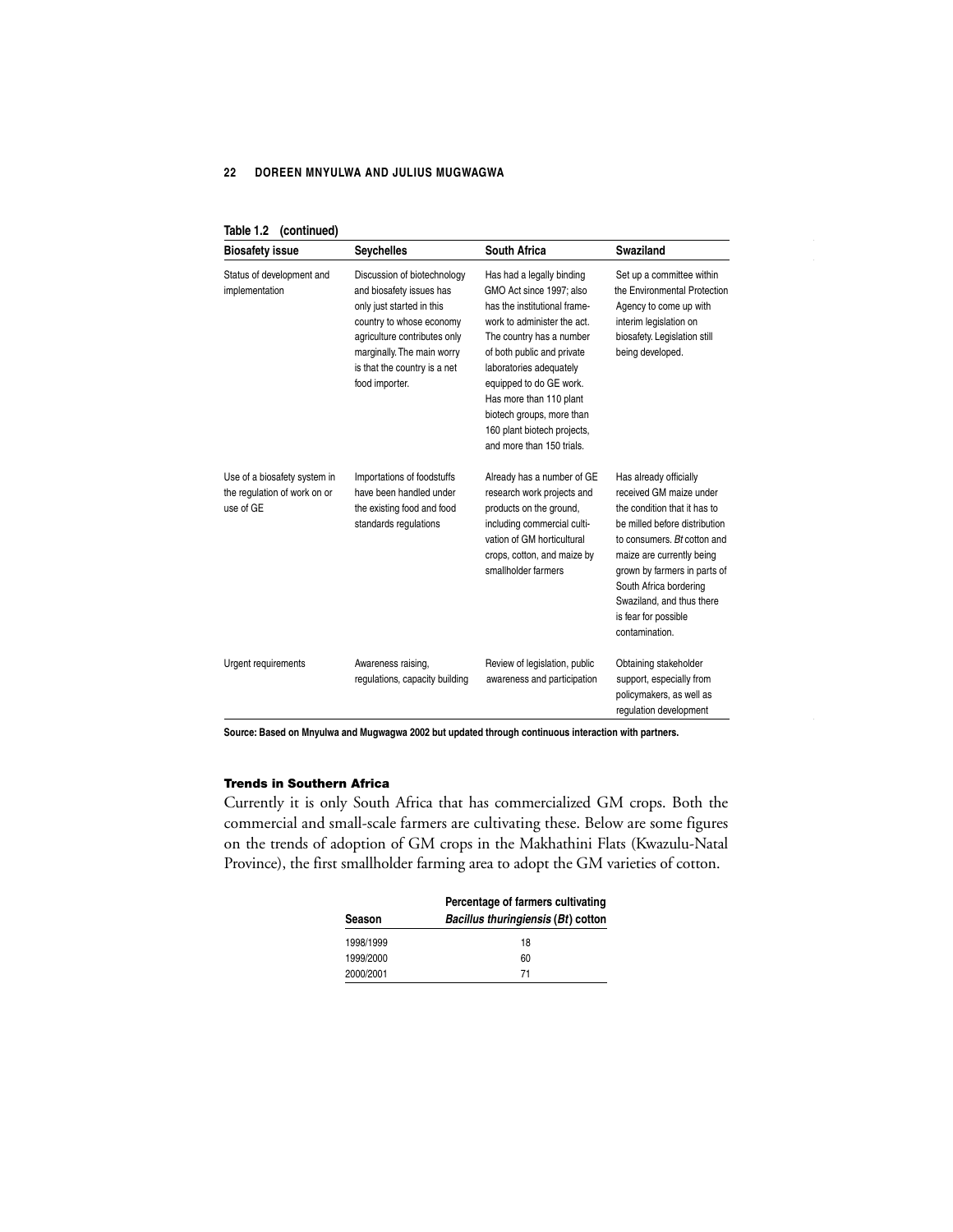## **AGRICULTURAL BIOTECHNOLOGY IN SOUTHERN AFRICA 23**

| Tanzania                                                                                                                                                                                                            | Zambia                                                                                                                                                                                              | Zimbabwe                                                                                                                                                                                                                                                               |
|---------------------------------------------------------------------------------------------------------------------------------------------------------------------------------------------------------------------|-----------------------------------------------------------------------------------------------------------------------------------------------------------------------------------------------------|------------------------------------------------------------------------------------------------------------------------------------------------------------------------------------------------------------------------------------------------------------------------|
| A national biosafety<br>coordinating committee was<br>set up under the govern-<br>ment's Division of the<br><b>Environment in November</b><br>2002. This activity is taking<br>place under the UNEP-GEF<br>project. | Has draft legislation and a<br>national biosafety com-<br>mittee. Limited capacity for<br>risk assessment. Currently<br>in the process of coming up<br>with a national bio-<br>technology strategy. | Has a legally binding<br>biosafety system, which<br>includes a biosafety board<br>and its secretariat, as well<br>as biosafety regulations<br>and guidelines. Has some<br>laboratories, which have the<br>capacity to detect genetically<br>modified organisms (GMOs). |
| Tanzania has been a port of<br>entry for GM maize provided<br>as food aid to some<br>countries in the region.<br>Consignments were<br>handled under the existing<br>phytosanitary regulations.                      | An interim committee<br>recommended rejection of<br>GM food aid (July 2002). A<br>case of unapproved trial of<br>GM maize was reported in<br>1999 (personal communi-<br>cation with Monsanto 2001). | Two field trials were<br>approved in 2001, for<br>Bt cotton and Bt maize.<br>No commercialization has<br>been approved as yet.<br>Assessed applications for<br>importation of GM maize;<br>importation granted with<br>conditions.                                     |
| Regulations, resource<br>mobilization, public<br>awareness                                                                                                                                                          | Enactment of legislation,<br>capacity building, public<br>awareness                                                                                                                                 | Review of current legislation,<br>capacity building, public<br>participation in decision-<br>making processes                                                                                                                                                          |

GM white maize has been commercialized (2002/03 season) in South Africa, and this will cause a number of smallholder farmers to adopt the cultivation of GM crops.

## **Overview of GM Use in the SADC Region**

The use of biotechnology in the medical sciences is generally well accepted. Its use in agriculture is mixed; for example, South Africa is well into the use of GM crops, while the rest of the SADC nations are still behind. Importation policies are not clear, especially because producers from countries like the United States do not label GMO products.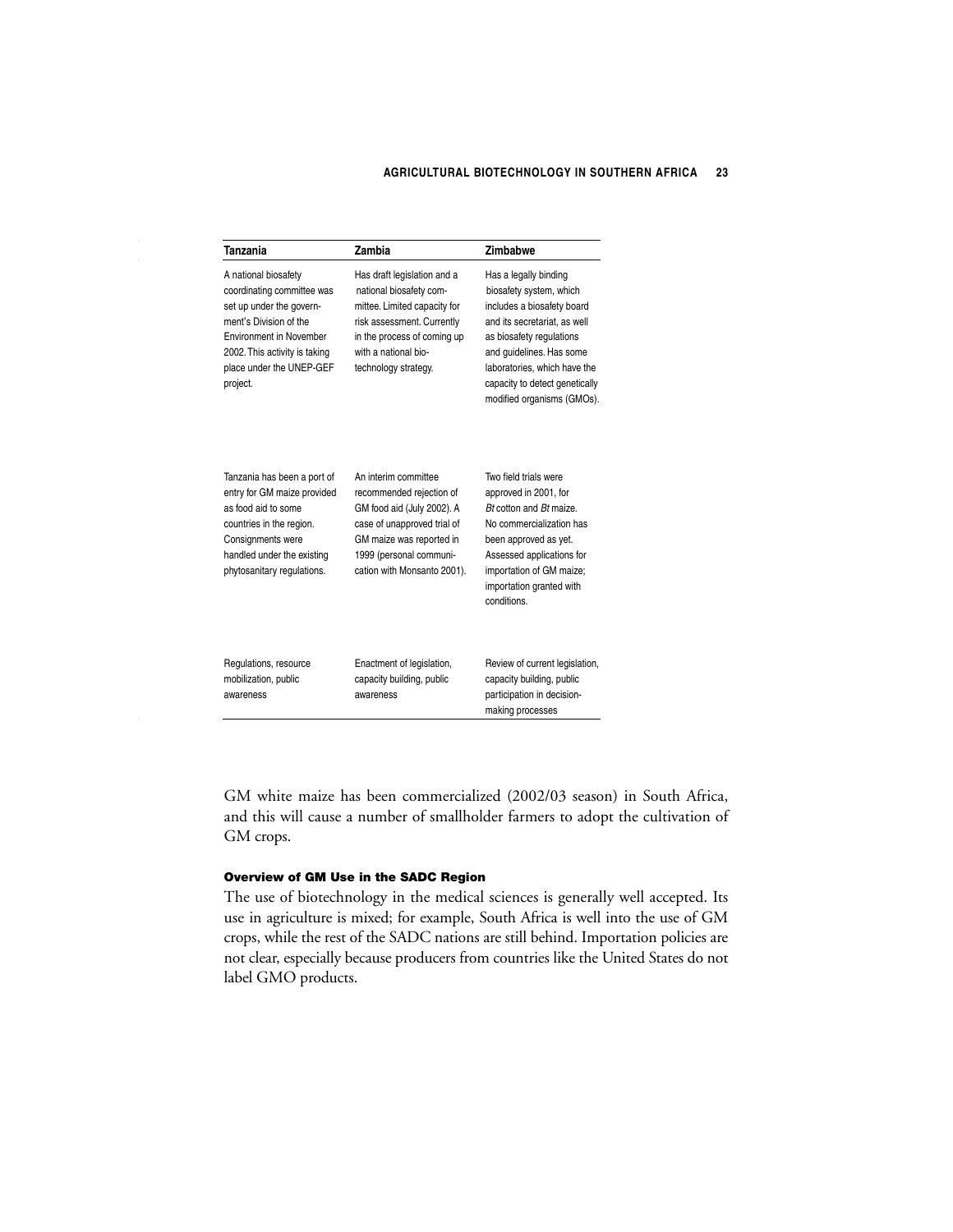## **Public Dialogue, Public Awareness, and Policy Responses**

#### **Background**

Proponents of GM technologies cite several potential benefits that can accrue to society. These benefits include enhanced taste and quality of foods; nutritional enhancement of foods for chronically malnourished populations; reduced maturation times for crops, leading to labor savings; and enhanced tolerance of biotic and abiotic stresses for crops, leading to reduced dependence on herbicides and pesticides. But these perceived benefits are not uncontroversial.

As a result of the intense debate and controversy surrounding the development and use of GMOs it is important for countries to engage in wide stakeholder dialogues in order to ensure that people are equipped to make informed choices. The public ought to participate even in the development of frameworks for regulation of GM research and development work. The main reasons for public awareness of and participation in the development of national biosafety frameworks (NBFs) are to promote participatory decisionmaking and involve all sectors of the society, to bridge the differences between various parts of society concerning the safe use of living modified organisms (LMOs), to ensure the use of an inclusive process involving all stakeholders, to share a common vision and purpose, to promote improved decisionmaking based on information, and to promote transparency in the decisionmaking process. It is important to note that the development of NBFs goes beyond the creation of a document. It inevitably encompasses wider issues about the role of biotechnology and requires ongoing participation in biosafety processes after regulations have been developed. The process itself calls for commitment and the creation of an appropriate environment to access participatory mechanisms, capacity building, information dissemination, and strategies for involvement of all stakeholders.

Participation in biosafety is prescribed in Article 23 of the Cartagena Protocol on Biosafety (United Nations Environment Program 2002):

Public awareness and participation:

- 1) Parties to the protocol shall:
	- a) Promote and facilitate public awareness, education and participation concerning the safe transfer, handling and use of living modified organisms in relation to the conservation and sustainable use of biological diversity, taking also into account risks to human health. In so doing Parties shall cooperate, as appropriate, with other states and international bodies;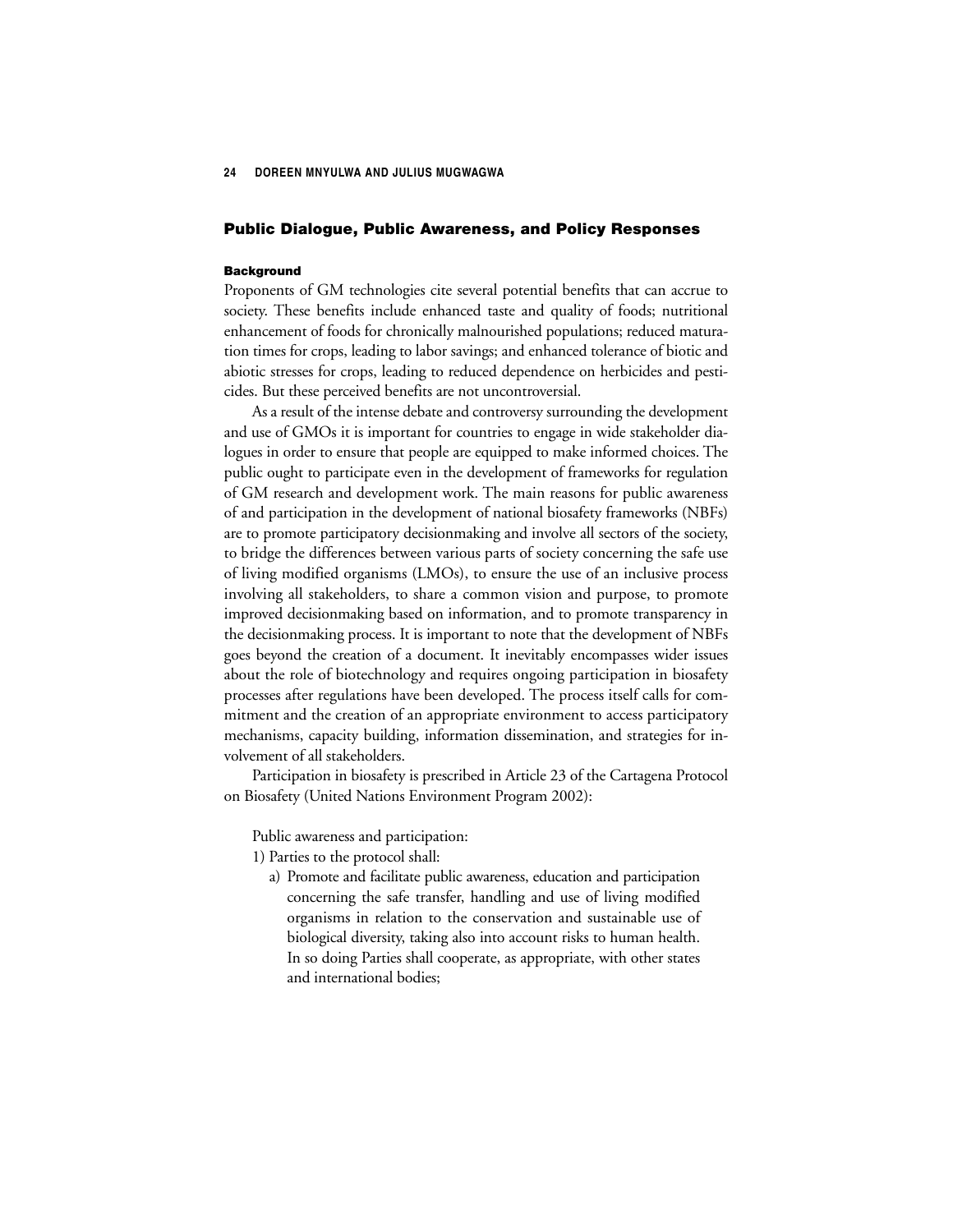b) Endeavour to ensure that public awareness and education encompass access to information on living modified organisms identified in accordance with this Protocol that may be imported.

The Parties shall, in accordance with their respective laws and regulations, consult the public in the decision making process regarding the living modified organisms and shall make the results of such decisions available to the public, while respecting the confidential information in accordance with article 21.

Participation is crucial in the analysis of the issues, in decisionmaking and strategic planning, in implementation, and in monitoring and evaluation. Stakeholders can be defined as people from government agencies and the private sector, groups or individuals whose lives and interests could be directly or indirectly affected, and bodies, groups, or individuals with particular knowledge that could be called upon.

*Public awareness* was defined by the participants of a UNEP workshop on risk assessment and risk management held in Namibia in 2002 as a process of providing universal access to information (providing balanced information in terms of pros and cons), enlightening the public, and thereby providing for informed participation. *Public participation* was defined as involving stakeholders (at all levels of society) in decisionmaking processes (giving everyone a chance to express their views) and taking their suggestions into consideration in making a decision. Public awareness and participation are needed for

- 1. consensus building on issues that affect people directly or indirectly;
- 2. ensuring implementation of the decision;
- 3. building transparency and accountability;
- 4. facilitating informed participation;
- 5. achieving a better position from which to take action;
- 6. facilitating inclusiveness;
- 7. providing balanced information in terms of pros and cons;
- 8. harmonizing institutions that provide awareness activities;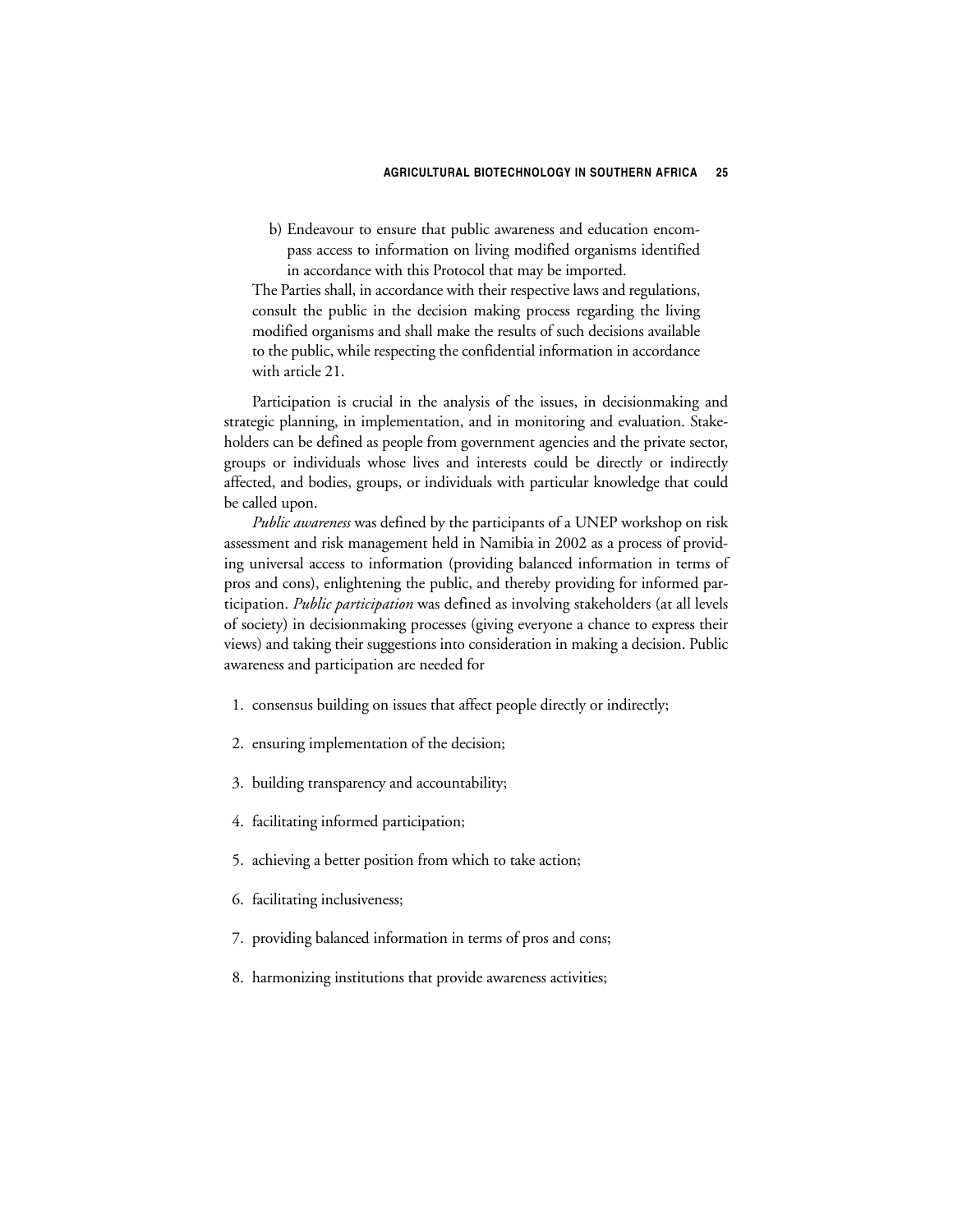- 9. removing bias;
- 10. building a sense of ownership and collective responsibility;
- 11. building stakeholder confidence;
- 12. bridging the knowledge gap;
- 13. ensuring sustainability;
- 14. minimizing conflicts;
- 15. creating a platform for action; and
- 16. attracting attention and interest.

#### **Status of Public Awareness in the SADC Region**

Different countries in the SADC region have sought to promote and facilitate public awareness and participation in the design and implementation of their NBFs. Different tools and approaches have been suggested by various efforts (see United Nations Environment Program 2003a). Participants at a UNEP-GEF Namibia workshop on risk assessment, risk management, public awareness, and public participation for sub-Saharan Africa held in Namibia in 2002 proposed an action plan for enhancing public awareness and participation in the southern African region (see United Nations Environment Program 2003a).

It is the responsibility of each party to determine the combination of the proposed tools suitable for their specific situation. In most countries in the region the lack of biosafety frameworks is partially attributed to these countries' lack of awareness at various levels of the importance of both the technology and the need for biosafety policy. Table 1.3 summarizes the levels of biotechnology awareness in the SADC countries, including the awareness-raising tools and approaches being employed in the different countries.

#### **The Challenges of Public Participation**

The public awareness levels shown in Table 1.3, together with the efforts to arrive at such levels, are confounded by many factors, some of which are discussed in this section.

*Commercial confidentiality.* One of the major challenges of public participation is defining the limits of confidentiality for the provision of information to the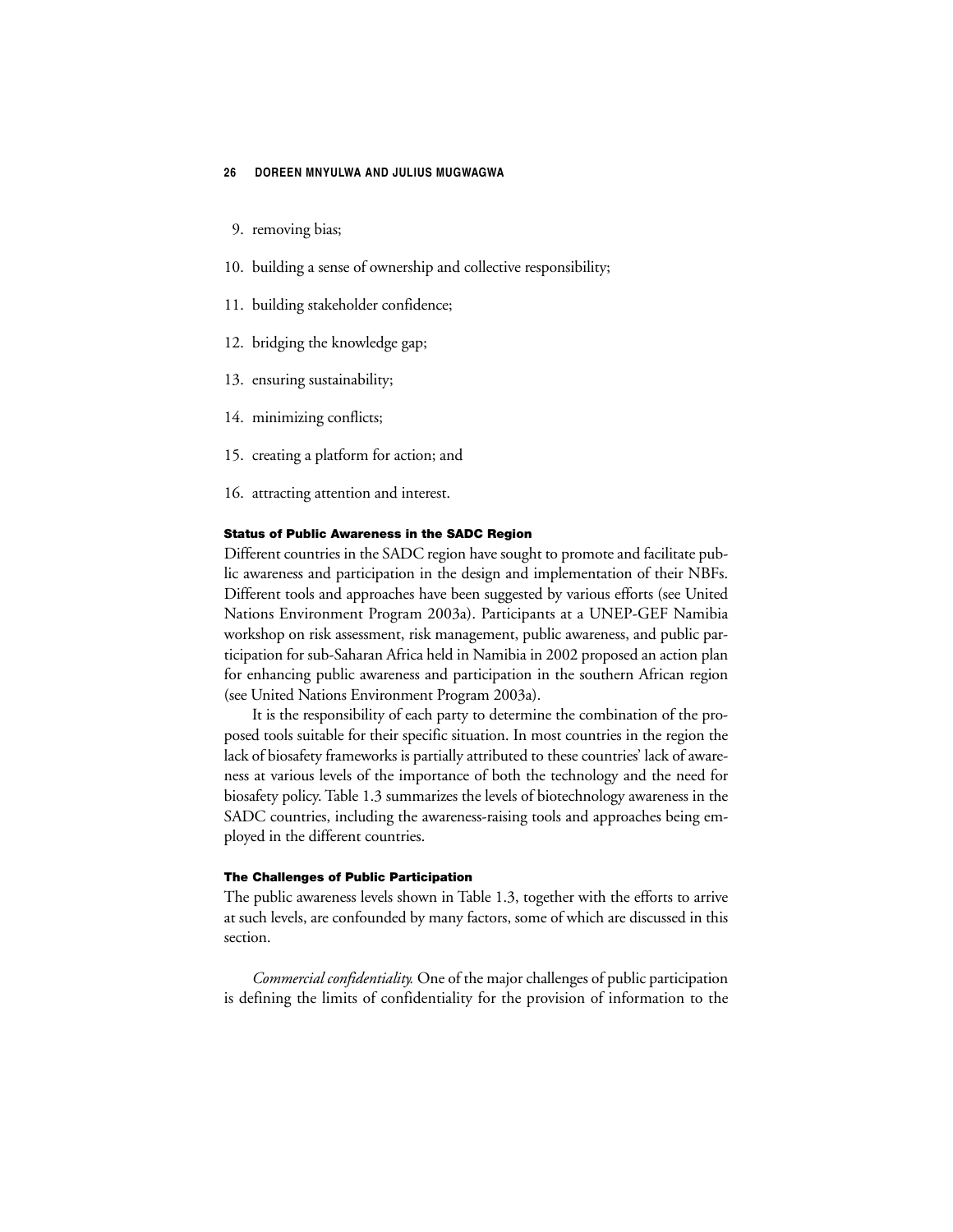## **Table 1.3 Levels of biotechnology awareness and public awareness strategies in Southern African Development Community countries, March 2003**

| Country                      | <b>Levels of biotech awareness</b>                                                              | Strategies used for information dissemination and awareness raising                                                                                                                                                                                                                                                                                                                                                                                                                                                                                   |
|------------------------------|-------------------------------------------------------------------------------------------------|-------------------------------------------------------------------------------------------------------------------------------------------------------------------------------------------------------------------------------------------------------------------------------------------------------------------------------------------------------------------------------------------------------------------------------------------------------------------------------------------------------------------------------------------------------|
| Angola                       | Low (assumption)                                                                                | Little is known about strategies                                                                                                                                                                                                                                                                                                                                                                                                                                                                                                                      |
| Botswana                     | Low overall                                                                                     | Uncoordinated and sporadic activities, mainly announced through newspaper articles and led by scientists and<br>to some extent the consumer movement                                                                                                                                                                                                                                                                                                                                                                                                  |
| Democratic Republic of Congo | Low (assumption)                                                                                | Little is known about strategies                                                                                                                                                                                                                                                                                                                                                                                                                                                                                                                      |
| Lesotho                      | Low overall                                                                                     | A few sporadic activities, mainly driven by scientists                                                                                                                                                                                                                                                                                                                                                                                                                                                                                                |
| Malawi                       | Average among scientists, low among<br>other stakeholders                                       | Discussions in the form of workshops and meetings, mainly coordinated by Bunda College and the National<br>Biosafety Committee. Other tools are mainly sporadic debates and responses via the local press.                                                                                                                                                                                                                                                                                                                                            |
| <b>Mauritius</b>             | Low overall                                                                                     | A few, largely sporadic, activities coordinated by the National Biosafety Committee                                                                                                                                                                                                                                                                                                                                                                                                                                                                   |
| Mozambique                   | Low, even among scientists                                                                      | Still largely uncoordinated and reactive efforts for coordination through the Africa-Bio and Southern African<br>Regional Biosafety programs                                                                                                                                                                                                                                                                                                                                                                                                          |
| Namibia                      | Average to low                                                                                  | Some activities coordinated by the National Biotechnology Alliance, the farmers' union, and the consumer<br>movement                                                                                                                                                                                                                                                                                                                                                                                                                                  |
| Seychelles                   | Low (assumption)                                                                                | Little is known about strategies                                                                                                                                                                                                                                                                                                                                                                                                                                                                                                                      |
| South Africa                 | Average among the affluent groups<br>but low among smallholder farmers<br>and general consumers | Formal media and informal channels (including Web sites, leaflets, and public debates) sponsored by a number<br>of nongovernmental organizations and companies such as Africa-Bio, Biowatch, SAFeAGE (South African<br>Freeze Alliance on Genetic Engineering), A-Harvest, and Monsanto. Notices of application for trials or release<br>of genetic engineering (GE) products are published in the government gazette to solicit public comments.                                                                                                     |
| Swaziland                    | Low overall                                                                                     | A few sporadic activities, mainly driven by scientists                                                                                                                                                                                                                                                                                                                                                                                                                                                                                                |
| Tanzania                     | Average to low                                                                                  | A few activities, some coordinated by the National Biosafety Committee, some by scientists, and some by the<br>Commission for Science and Technology                                                                                                                                                                                                                                                                                                                                                                                                  |
| Zambia                       | Average to low among scientists, low<br>among the rest                                          | A few, largely uncoordinated and irregular, activities such as debates and discussions organized by the National<br>Biosafety Committee, the National Farmers' Union, and the consumer movement                                                                                                                                                                                                                                                                                                                                                       |
| Zimbabwe                     | Average among the scientists, low<br>among stakeholders                                         | Advertisements in the government gazette soliciting public comments. A number of organizations engage in<br>information dissemination (e.g., the Biotechnology Trust of Zimbabwe, the Biotech Association of Zimbabwe,<br>the Consumer Council, the Pelum Association, COMMUTECH (the Community Technology Development Trust),<br>the Intermediate Technology Development Group, and the biosafety board, among others. The main channels<br>used include workshops, seminars, debates, information brochures, radio and television discussions, etc. |

**Source: Based on Mnyulwa and Mugwagwa 2002 but updated through continuous interaction with partners.**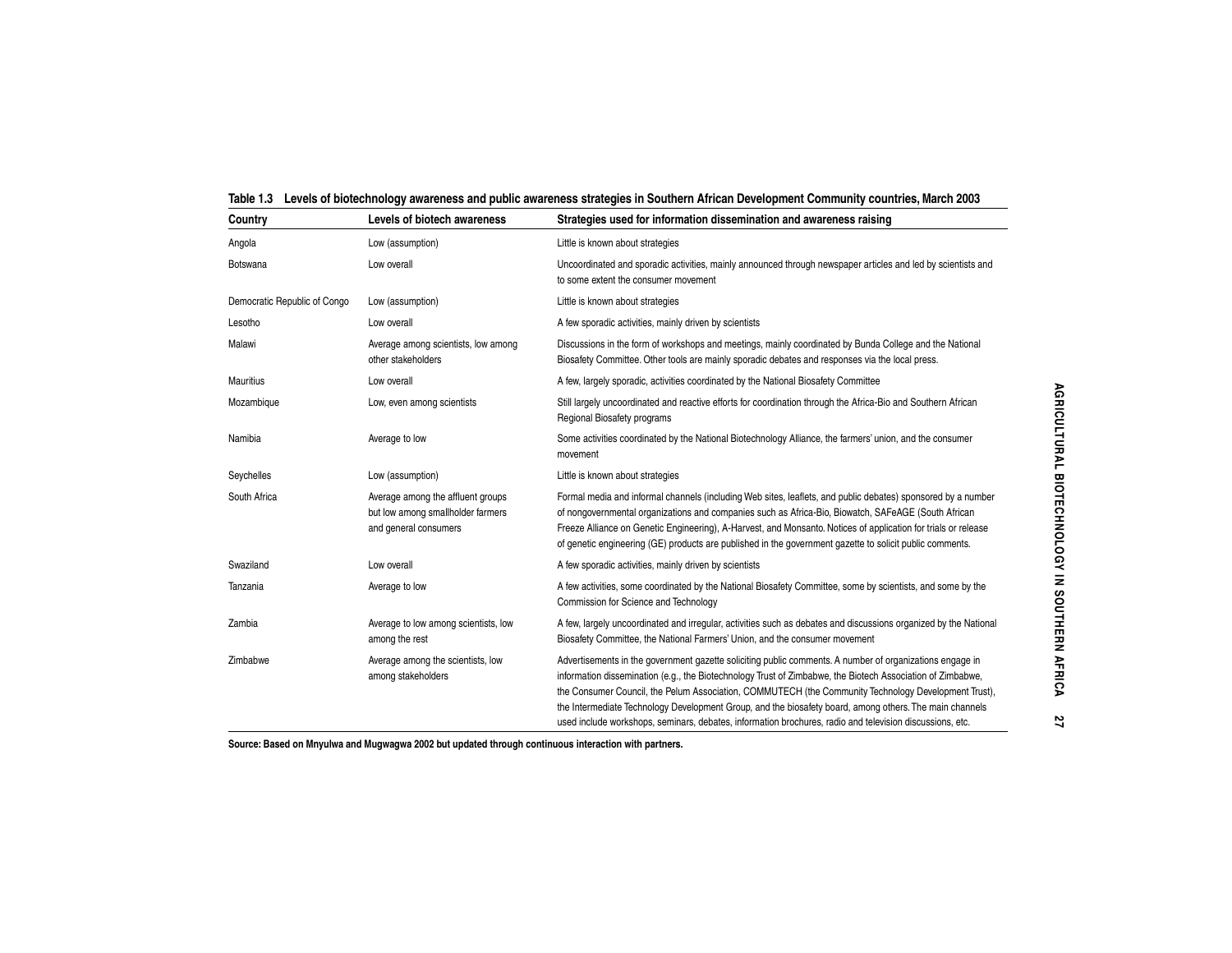public. A statute on access to information might be needed, or the responsibility for deciding what represents confidential information might be given to the national governments in consultation with the companies concerned.

*The costs of various levels of participation.* These costs need to be planned for and addressed during the planning period. They have to be dealt with in the context of the limited human, infrastructural, and financial resources of most of the countries.

*The diversity of the various developing countries' farming systems and other cultural and social factors.* This diversity makes it difficult to come up with a common framework for the involvement of stakeholders in the decisionmaking processes.

*High science.* How does one simplify highly scientific information to facilitate and increase the comprehension of the concepts by the general public, the majority of whom are illiterate? Challenges exist regarding how to effectively communicate science to a public of such a dynamic background as obtains in most of the developing SADC countries, where stakeholders have different priorities to address and have to deal with a language barrier (explaining science in local languages is impossible in most cases). It is noted that dialogue requires honesty, openness, transparency, and inclusiveness, along with mutual respect and an absence of mistrust. The starting point for dialogue should be the premise that the public has valid views that need to be to be voiced and understood, taking into account room for variance. Public participation has to be based on access to information, and it is necessary for national governments to facilitate the packaging of information in a way that meets the stakeholders' needs.

*External influences.* Many such influences affect decisions taken by developing countries on the commercial use, risk assessment, and risk management issues related to LMOs. Trade in GM crops and products will be subjected to the international agreements signed by the member states. The majority of the developing countries, SADC countries included, are parties to the World Trade Organization (WTO), and thus the protocol is supposed to allow free and equitable trade. Yet the following issues need to be taken into account:

• GMOs require special clearance mechanisms to allow developing countries to make a choice—to accept or reject GMO goods and not be bound by the WTO provisions alone.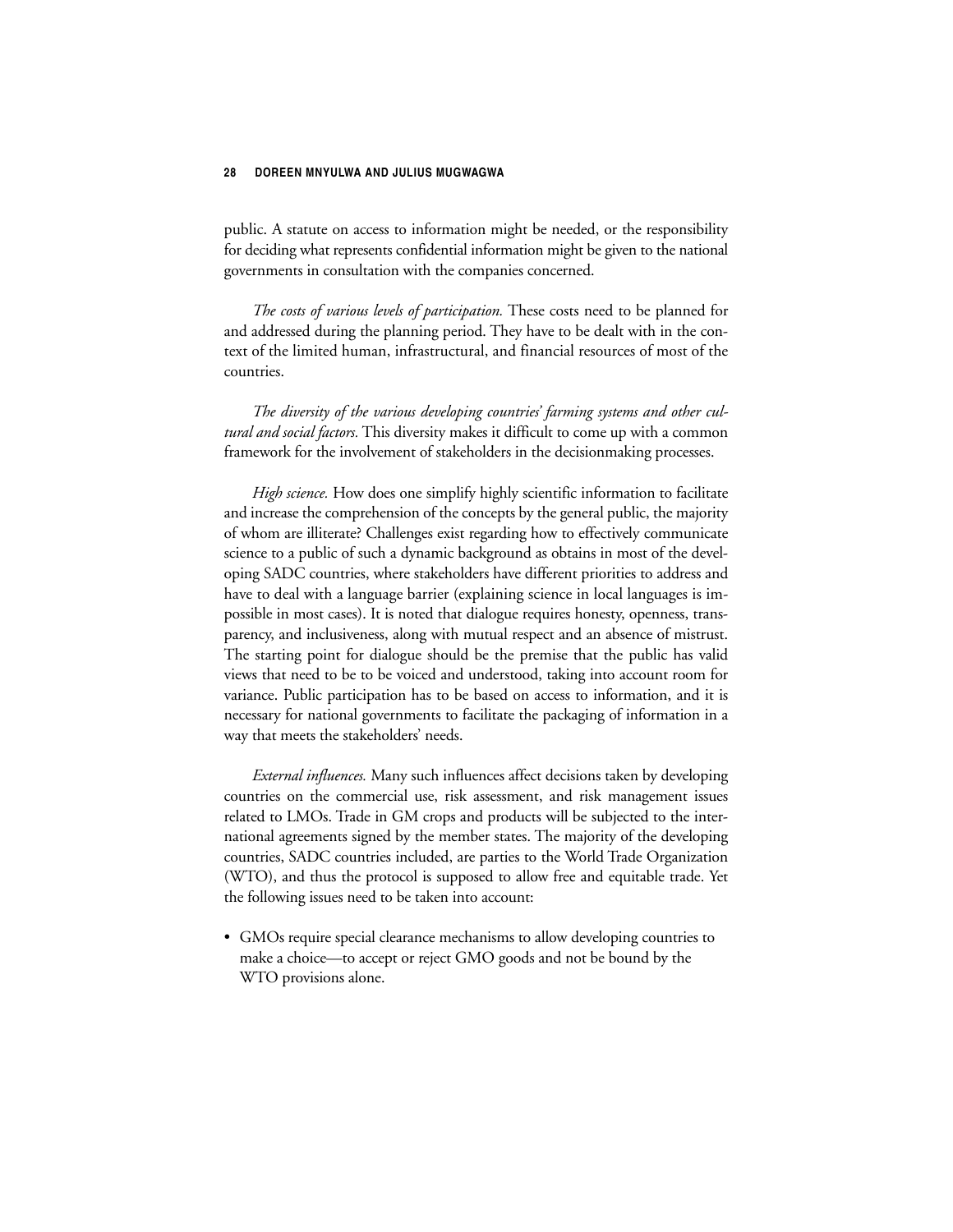• An exporting country is not liable for damage and environmental pollution due to GMOs.

National laws are needed on labeling both the grain and seed and any blended products. Experience so far has shown that the use of GMOs in developing countries is dictated by trading partners such as the European Union.

*The murky interface (food aid, politics, science, and regulations).* A number of public concerns resulting from the use of modern biotechnology relate to their impact on trade, the environment, and health. Says David Dickson of SciDev.Net: "On closer inspection, the decision by Zimbabwe and Zambia begins to lose some of its apparent naivety. The real fear officials of these countries are said to have explained to the officers of the World Food Program, is not the health danger that these foods are said to cause. Rather it is that if GM maize seed is planted rather than eaten, there could be 'contamination' of local varieties, and this will mean that the agricultural produce of these two countries, including beef fed on the crops, could no longer meet the 'GM free' criteria demanded by European Markets" (http://www.scidev.net/archives/editorial/comment28.html). A study by Environment and Development Activities in Zimbabwe after the 1991/92 drought revealed that about 20 percent of the smallholder farmers from some selected districts of Zimbabwe had retained the yellow maize grain provided as drought relief to use as seed. So the danger that GM maize grain will find its way into the seed system is real.

Most of the developing countries' positions are compromised by those of their trade partners, whether Europe or America. The conflicting positions of the two major trading partners of most southern African countries has greatly influenced the current positions adopted by the various nations.

The United States, one of the major suppliers of food relief, has been commercially growing GM crops for the past 5 or 10 years, and they do not segregate or label these products. The political dimension of the debate over southern African hunger and GM maize is that the United States appears to be using the current famine as a cover to promote acceptance of a technology "enthusiastically embraced by its own corporations, while remaining widely distrusted in Africa" (Dickson 2002). The United States has shown frustration with African critics of its food offer, and has also shown reluctance to provide funds for processing the maize, conditions that have further fueled the political dimension. A statement in early 2002 by one U.S. official that "beggars cannot be choosers" has further haunted the humanitarian effort.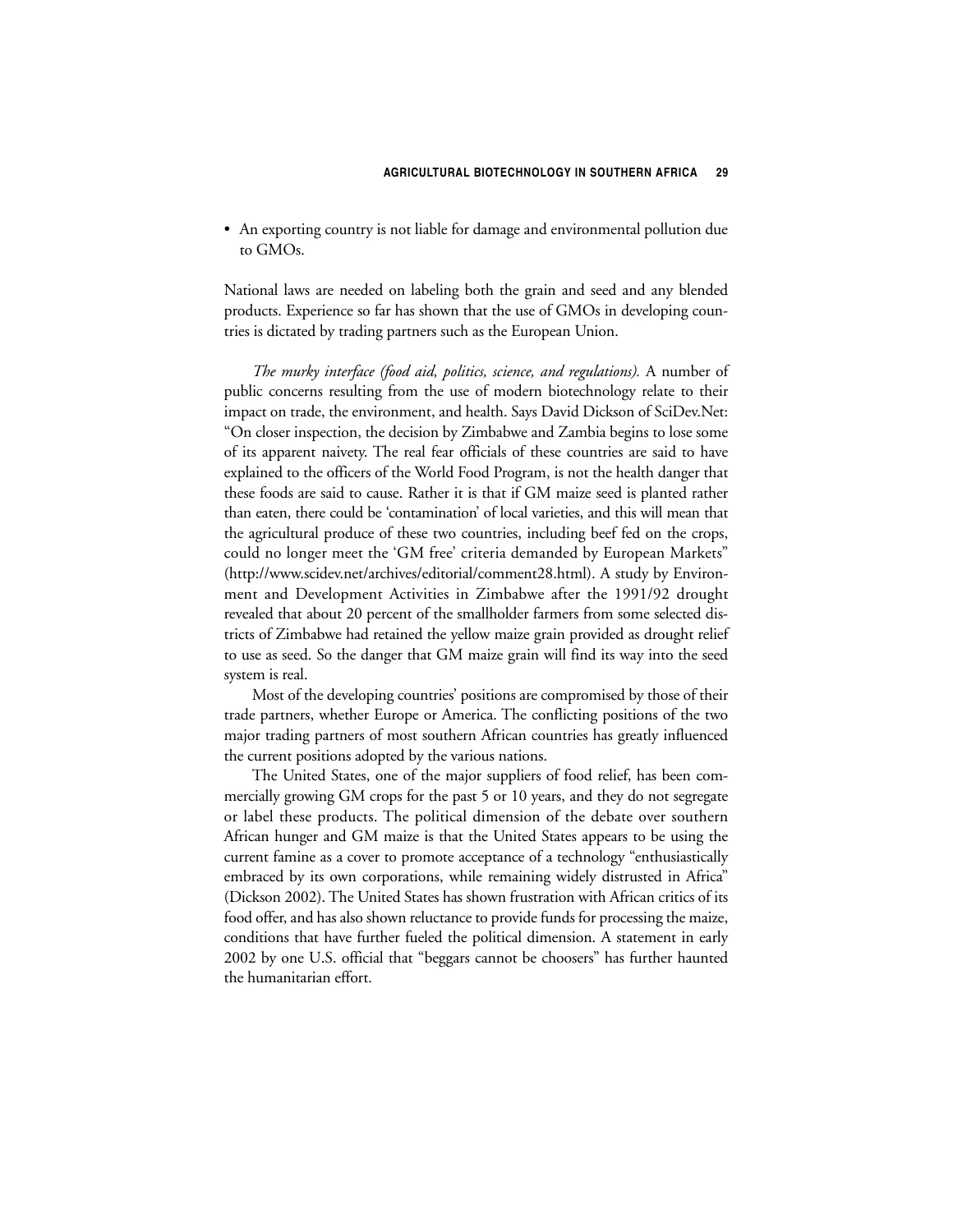The absence of regulations for monitoring the movement of GM material in most of the affected countries is another problem. Personal communications with some authorities in Zambia have shown that although the trade, food safety, and environmental dimensions have been mentioned, one salient but important dimension has not: that of regulations. The affected parties have feared that lack of a legal framework would frustrate any efforts to ensure monitored and controlled movement of the GM maize once it was released to the population. The situation in Zimbabwe has been different because regulations were in place already, and Malawi (then) was at an advanced stage in the development of its regulatory framework; hence it has been possible for decisions to accept the GM maize to be made.

The situation that has been faced in southern Africa points to the reality that countries have to accept regarding the impact of modern science on society—that it involves a complex of scientific, economic, and political factors that cannot easily be reduced to any single dimension (Dickson 2002).

# **The Public Awareness Effort in Southern Africa— A SWOT Analysis**

Below is a strengths, weaknesses, opportunities, and threats (SWOT) analysis (Table 1.4) of the public biotechnology awareness effort in southern African countries. This analysis is adapted from results of the UNEP-GEF workshop held in Windhoek, Namibia, in November 2002.

## **Recommendations**

Mindful of the situation prevailing in the SADC region with respect to biotechnology, and cognizant of the role that the technology can play in agriculture and food security issues, we recommend that the following needs be addressed.

### **Development of the Capacity to Make Decisions**

One critical issue that emerged from the 2002 debate on food security vis-à-vis the use of GM maize as a food aid was that the majority of countries in the SADC region lacked the regulatory and scientific structures necessary to take decisive steps. During the BTZ's regional consultation on the status of development of biosafety systems in eastern and southern African countries, it emerged as a major sticking point that most countries did not prioritize development of regulatory structures for biosafety, mainly because of the low level of biotechnology research and development activities in their countries. If the lessons drawn from the 2002 GM food aid debate are anything to go by, countries in the region are best advised to put regulatory and scientific monitoring mechanisms in place, because the GM products in the region are not the products of research efforts in the region, but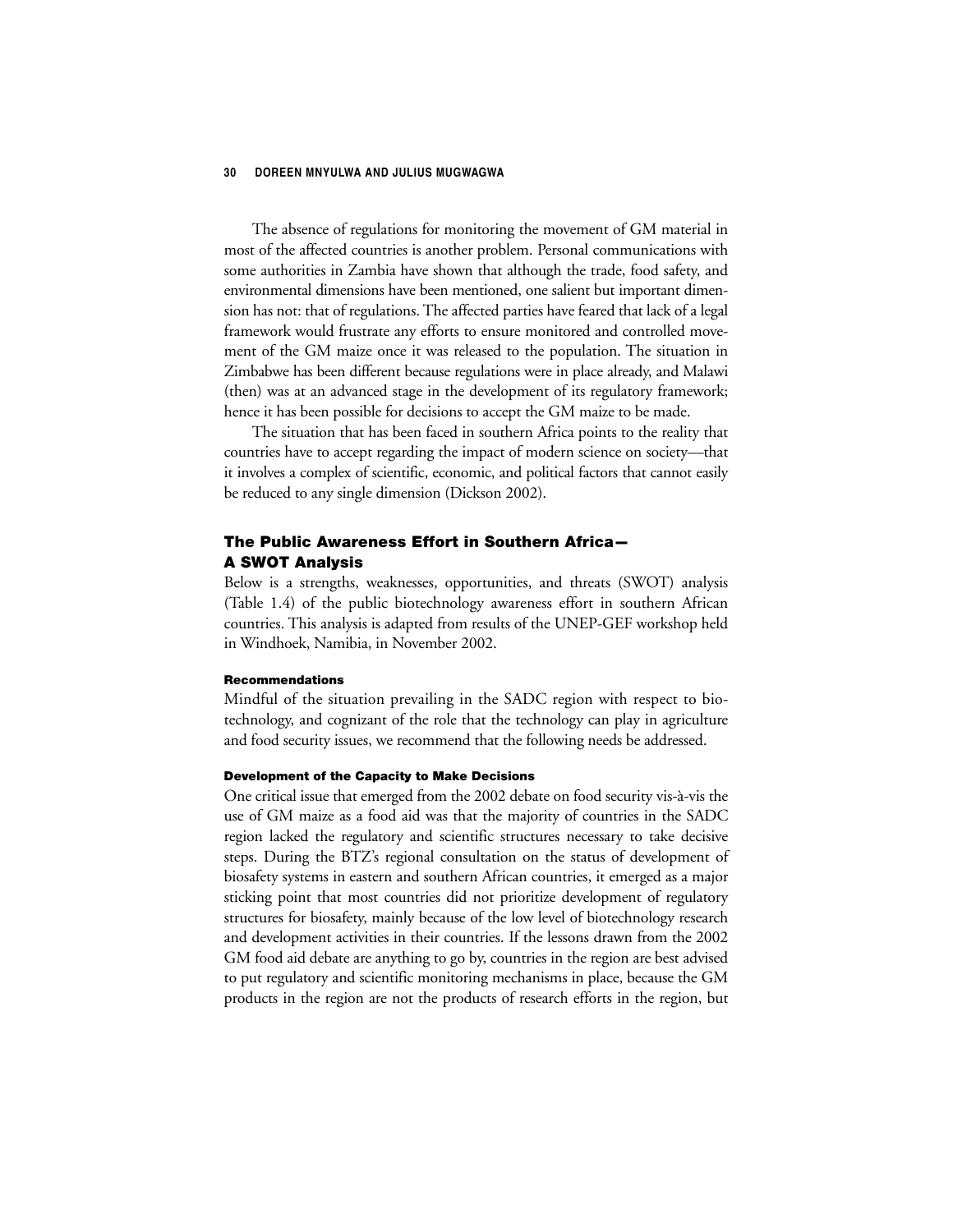#### **AGRICULTURAL BIOTECHNOLOGY IN SOUTHERN AFRICA 31**

| Table 1.4        | Strengths, weaknesses, opportunities, and threats analysis of public awareness<br>and public participation in southern Africa, November 2002  |
|------------------|-----------------------------------------------------------------------------------------------------------------------------------------------|
| <b>Strengths</b> | High literacy level                                                                                                                           |
|                  | Political will (many countries in the region have signed the Biosafety Protocol)                                                              |
|                  | Common official language, facilitating information dissemination                                                                              |
|                  | Existing administrative structures                                                                                                            |
|                  | Information-sharing structures                                                                                                                |
|                  | Existing human resources (biotech specialists, etc.)                                                                                          |
|                  | Relevant legislation and policies                                                                                                             |
| Weaknesses       | Limited programs on and capacity for modern biotechnology                                                                                     |
|                  | Lack of policies on biotechnology and biosafety                                                                                               |
|                  | Ignorance of biotechnology, which impedes the dissemination of information                                                                    |
|                  | Lack of sustainable funding                                                                                                                   |
|                  | "Science" illiteracy                                                                                                                          |
| Opportunities    | Existing public awareness and participation programs that can be used to disseminate information, e.g.,<br>HIV/AIDS awareness programs        |
|                  | Decentralized system of governance                                                                                                            |
|                  | Availability of UNEP-GEF funding                                                                                                              |
|                  | Existing subregional programs (SADC)                                                                                                          |
|                  | Innovative financial instruments that could be used to generate additional funds for programs in the form of<br>taxes, levies, and other fees |
| Threats          | Lack of networking among scientists and with other political and civic leaders                                                                |
|                  | Lack of communication between scientists and other interest groups such as sociologists, politicians, and civil<br>society                    |

**Source: United Nations Environment Program 2003b.**

rather are products introduced from elsewhere. The scenario is the same as that for products of most other technologies, but the need for regulations remains critical. The GM debate underlined the fact that in a globalized economy the development of regulations is a necessity, not a luxury.

The development of scientific and infrastructural capacity is not an overnight activity. Given the varying levels of capacity and resource endowment in the countries of the region, mechanisms for collaboration and the development of synergistic relationships need to be put in place for countries to be able to pool their resources. Through the SADC and regional as well as national governmental and nongovernmental organizations with activities in the areas of agriculture, the environment, and biotechnology and biosafety, activities can be implemented for the development and strengthening of national and regional capacities that will enable informed decisionmaking on GM products. Arrangements for the transfer of technology and expertise should also be entered into with institutions within the region and beyond that can provide such expertise. Individual countries and the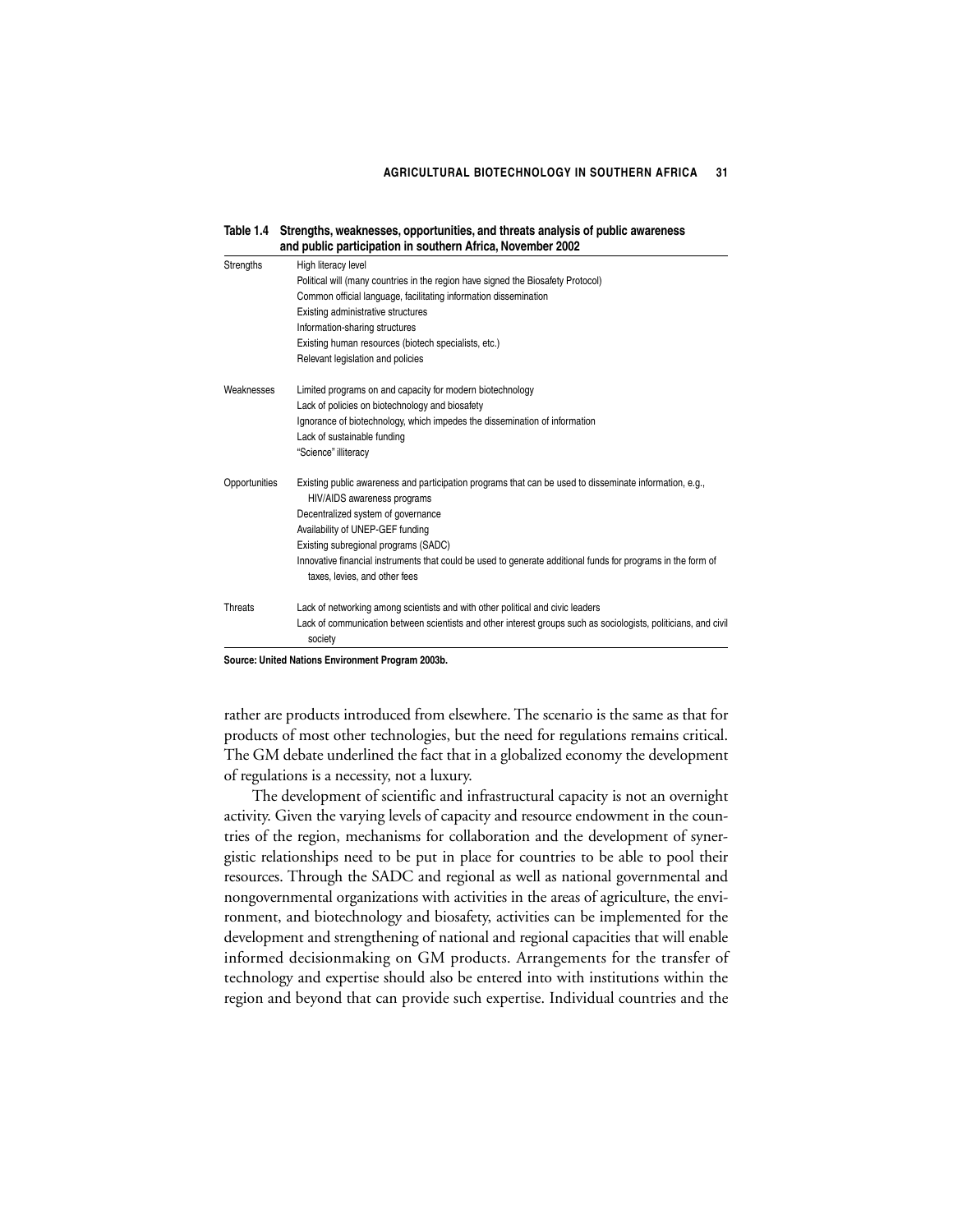region should place an emphasis on developing their own capacity to do the work so they can become self-sufficient in the long run.

The SADC countries should also be cognizant that genetic engineering is building on the achievements of other accepted and established techniques such as tissue culture, molecular biology, fermentation technology, and so on. Countries need to develop a capacity for these techniques, not necessarily to use them as a foundation for genetic engineering, but to exploit them and assess whether some of the agricultural production constraints can be solved using such technologies. Examples abound from Colombia, India, Kenya, and Zimbabwe, where tissue culture programs have been successfully implemented to provide sufficient quantities of high–health status planting materials for crops such as bananas, yams, cassava, and sweet potatoes.

#### **Identification of Regional Needs and Priorities**

For the region and individual countries to realize some of the benefits to be derived from the employment of modern biotechnology techniques, they need not only to develop regulatory and scientific capacity, but also to identify needs and priorities for intervention at national and regional levels. Priorities would include targeting crops or animals for the research efforts, along with traits to be researched (drought tolerance would be an obvious choice) and the human and infrastructural capacity needs of the countries and the region. Genetic engineering technologies invariably need substantial financial investment, and the SADC countries would best be advised to invest in areas in which they have sustainable competitive advantages or in areas that address their priority food security needs.

# **Creation of an Enabling Environment for Research about or Use of Biotechnology Products**

The development and implementation of regulations is one avenue for creating an enabling environment for biotechnology research and development as well as for the use of products of genetic engineering. The SADC countries need to develop appropriate biosafety systems for monitoring and controlling biotechnology activities in them. Given that the region already has three countries with legal biosafety systems, experience-sharing mechanisms can be put in place and employed so countries can learn from each other about the development and use of such systems. Discussion among policymakers needs to be stepped up so as to garner the necessary political will. For example, in Zambia efforts to put policies in place are thwarted not only by lack of funding and scientific expertise, but also by lack of political will. This certainly is the case in most of the countries of the region.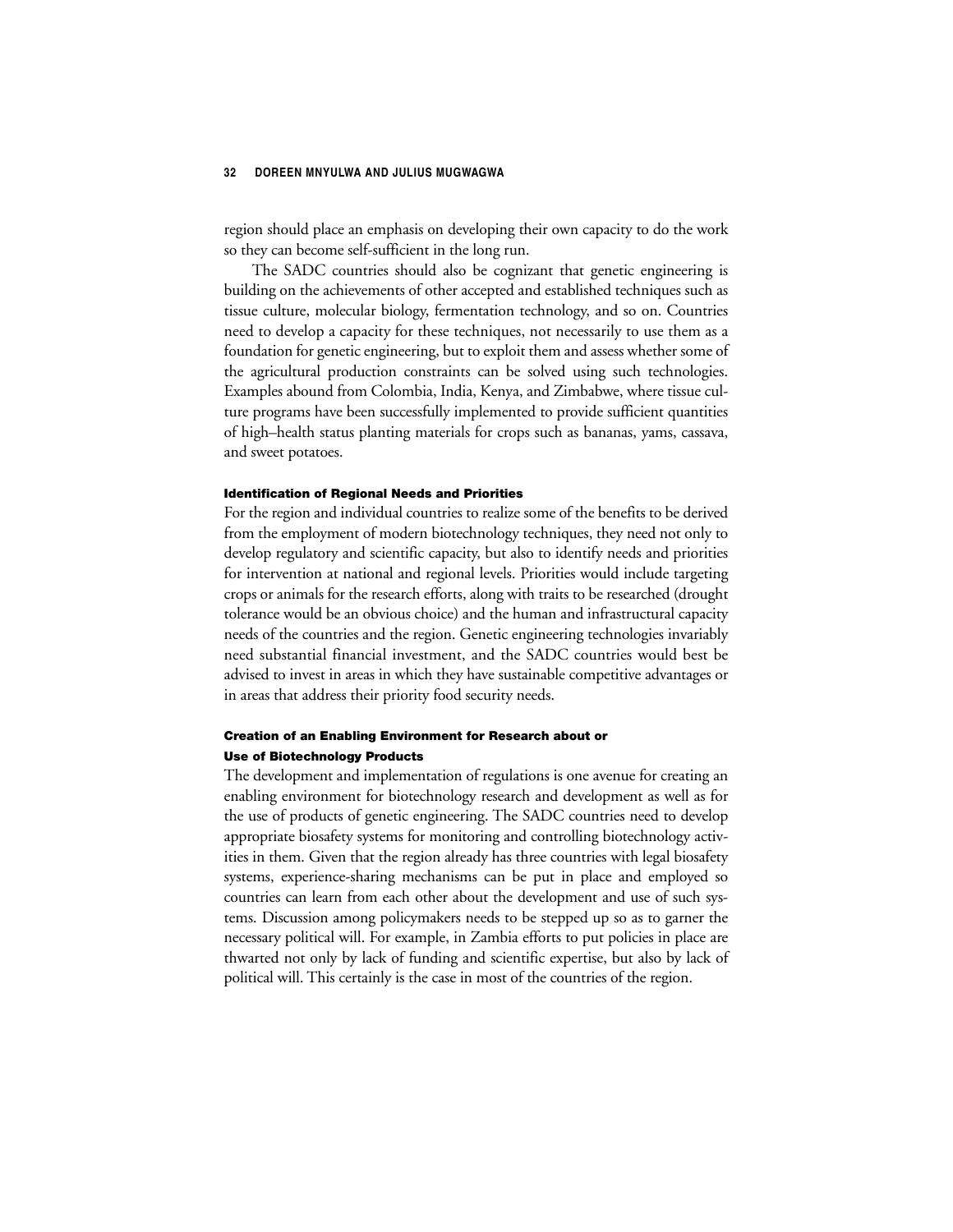## **AGRICULTURAL BIOTECHNOLOGY IN SOUTHERN AFRICA 33**

Stakeholders need to develop strategies for ensuring that national governments prioritize policy development and investment in infrastructural and human capacity for biotechnology activities, and at least some measurable capacity for risk assessment and risk management. In a 2001/02 eastern and southern African study on the status of development and implementation of biosafety systems conducted by the BTZ, one of the major findings to emerge was that the source of information most trusted by the lay public was one to which local researchers would have made a contribution. One way to achieve this end is to raise the general level of discourse about biotechnology issues both in the individual countries and at the regional level. With an increased awareness of the potential dangers and benefits of genetic engineering technology, policymakers will be in a better position to see the need to develop the necessary legislative frameworks. Awareness also needs to be raised in the general population of the SADC region because people have a right to know whether they should consume certain products. In addition, transparency and trust need to be developed among the private sector, local researchers, national governments, and all stakeholders in the region with respect to the real hazards or benefits presented by genetic engineering technology.

## **Harmonization of National and Regional Policies**

One major lesson from the food aid debacle is that the countries of the SADC region need to harmonize their legislation in order to facilitate smooth movement and transit of food materials. This harmonization should encompass issues such as standards, risk assessment and risk management procedures, prior informed consent requirements, information and documentation requirements, and other issues. In essence the harmonized policies should facilitate the development of procedures for approval of the use and movement of products in the region.

## **Conclusion**

The SADC countries are at different levels in the development and application of biotechnology as well as systems to govern the use of this technology. This scenario should be exploited to ensure that all countries attain a certain minimum level of technical and regulatory capacity, especially for monitoring the development and use of GM technologies and the products thereof. It is crucial for all the countries in the region to realize that they need each other, especially given the increasingly globalized economy and the fluid nature of national boundaries, as well as the limited capacity to monitor cross-border movement of materials. Adequately equipping the general public, especially farmers, will go a long way toward building self-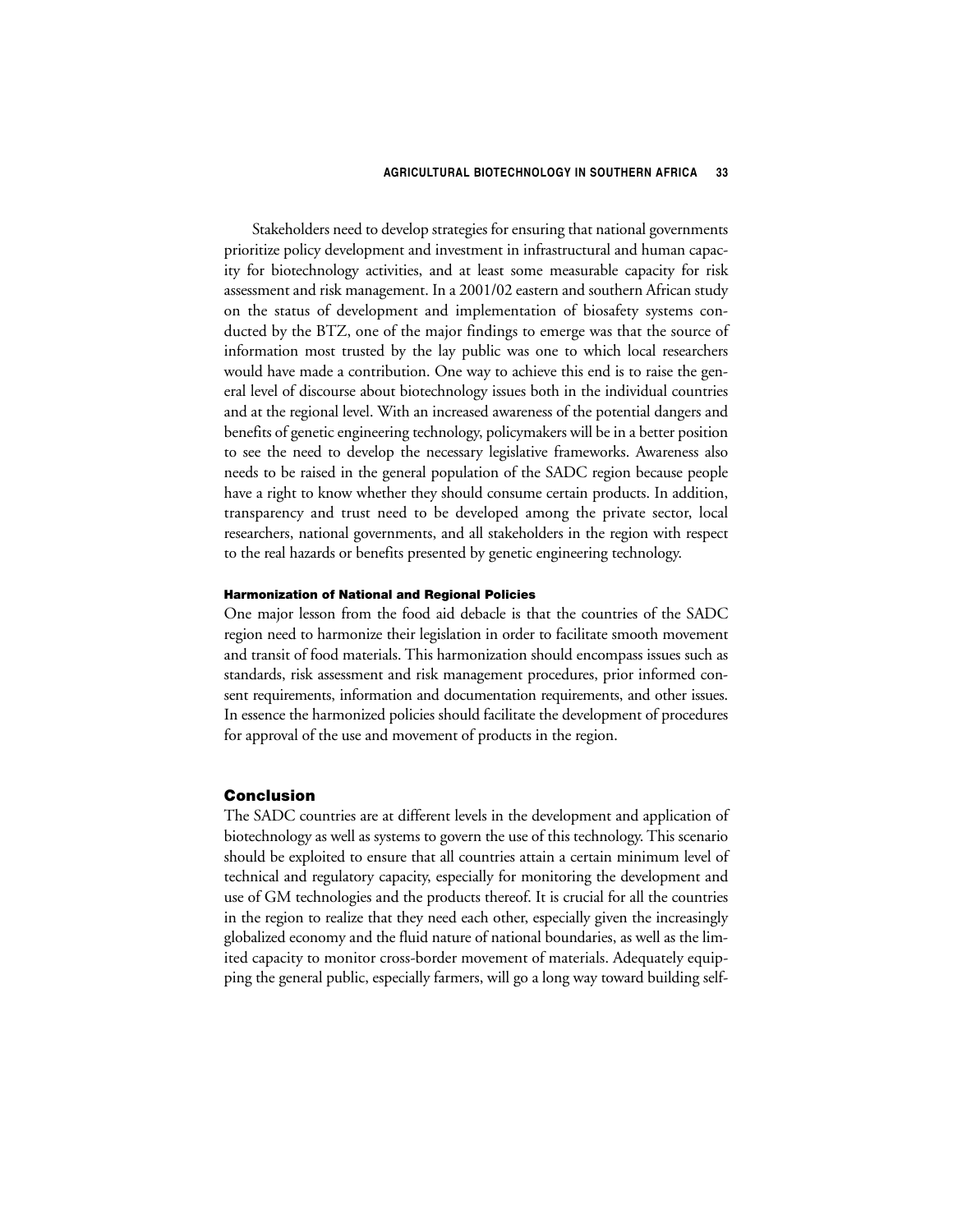monitoring and -policing mechanisms that will complement efforts by regulatory authorities to limit the unintended spread of GM products in the environment. An informed society will also influence the national research agenda, thereby ensuring that the constrained research and development resources of countries in the region are used to address priority issues. Little is known about the existing institutional framework within which GMO legislation and regulation are likely to be implemented, especially in rural areas. Several questions therefore remain unanswered. For instance, what roles are played by the national, provincial, and local governments in the various countries? What scientific testing infrastructure exists to implement regulations? What are the existing leadership structures, especially in rural areas? To what extent will uninformed smallholders rely on opinions, information, and advice from village-level leaders in making their choices? What problems and opportunities will result from using the rural governance already in place as a coordinating mechanism for spreading information? What is the degree of transparency and accountability in implementing agencies?

# **Appendix: Tools for Participation, Consultation, Information, and Education**

The following tools have been adapted from United Nations Environment Program (2003b) and from the author's workshop notes.

## **Tools for Participation and Consultation**

There are a number of strategies or approaches that can be used to engender public participation in discussion on biotechnology issues. Some of these are as follows.

*Enabling legal frameworks.* Laws on public participation or on rights to information facilitate meaningful public involvement in biosafety decisionmaking.

*Routine opportunities for public comment.* In many countries, applications for regulatory approval are published in a register with opportunities for public comment as a matter of routine. Although this methodology is commonly used in developed countries (for instance, in Canada, the Netherlands, and the United Kingdom), it may be especially useful in developing countries, where there are usually limited resources to facilitate participation.

*Multilevel consultations.* In some countries, public consultations on different aspects of the biosafety framework have taken place at the national level. For exam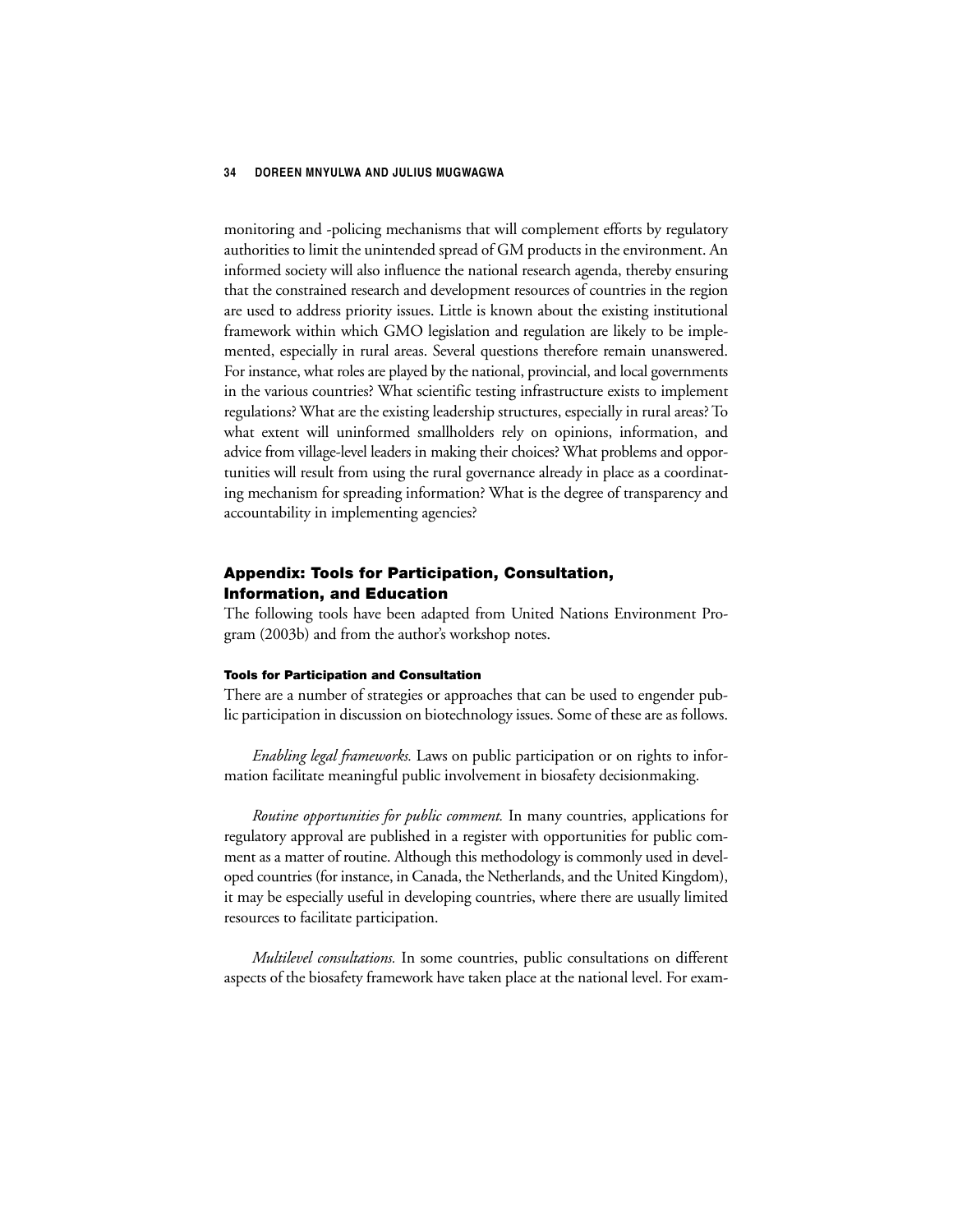ple, consultations were held in Zimbabwe to decide whether to accept GM food aid and, once the decision was made to accept it, how to handle the products.

*Independent public inquiries.* Independent bodies can be designed to facilitate assessment of the risks and benefits of a technology considering broad public interests. These bodies, if well constituted, can target the particular needs of indigenous groups.

*Independent advisory committees.* The authority and credibility of such bodies depend heavily on their independence of the government and the way they are constituted, that is, the extent to which they include the views of nonscientists and represent a broad spectrum of stakeholders. These are the tools used by most of the SADC countries, such as Malawi, South Africa, and Zimbabwe. In some cases these are complemented by advertisements in either the government gazettes or the local press soliciting comments from the public.

*Ongoing oversight and evaluation.* Stakeholder bodies, such as the African Biotechnology Stakeholders' Forum, can be set up to review biosafety procedures on an ongoing basis.

*A bottom-up participatory process.* Participatory processes facilitated by credible and experienced nongovernmental organizations can help stakeholders at risk of being left out by the government-led consultation processes. Examples include the Citizens Jury facilitated by the Intermediate Technology Development Group in Brazil, India, and Zimbabwe.

These tools can be used in combination to facilitate the all-inclusive participation of stakeholders in the decisionmaking process. The challenges presented earlier in this chapter hinder such effective participation in most developing countries.

### **Tools for Information and Education**

The identification of information gaps through surveys is a good starting point for any awareness and education initiatives. Information collected through these means would help a country's government in the development of a public information campaign using the following tools.

*Informal means of disseminating information.* Web sites, leaflets, advertisements, and telephone help lines can be used to explain biosafety processes and how